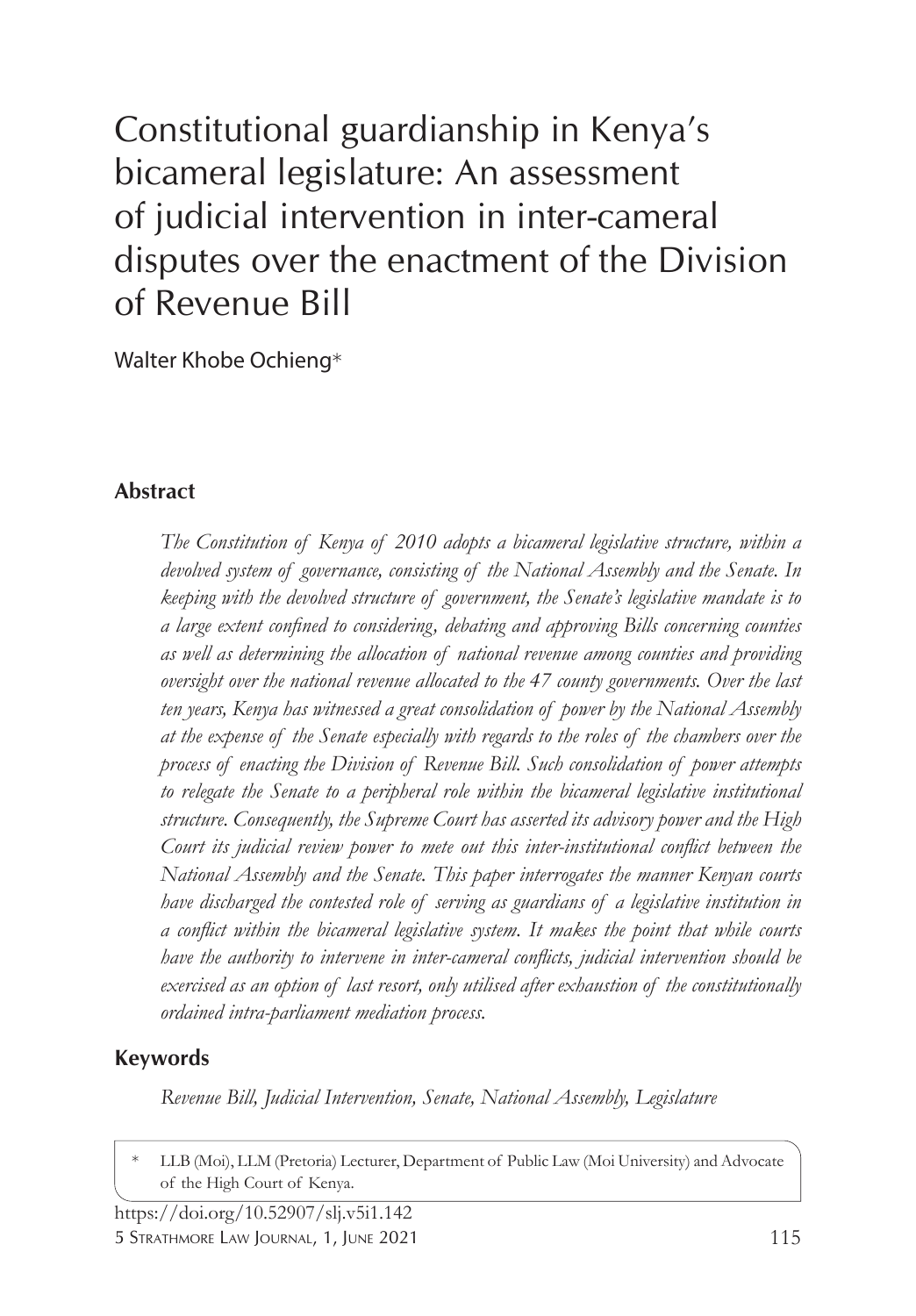#### **1 Introduction**

The debate as to which arm of government ought to be the guardian of a constitution goes back to the  $20<sup>th</sup>$  Century, mostly in the 1920s and 1930s. Particularly, the debate between the jurists Hans Kelsen and Carl Schmitt on the subject of constitutional guardianship in the German context stands out.<sup>1</sup> Schmitt argued that the Executive is the proper constitutional guardian, while Kelsen contended that a constitutional court should be recognised as such. For Schmitt, if the core of the constitution expresses the people's self-chosen political identity, authoritative interpretations of basic constitutional principles must be provided by the constituent power itself or by a political authority speaking in its name, not by a court.<sup>2</sup> Consequently, Schmitt argued that the role of the guardian of the constitution ought to fall to the popularly- elected president, or more generally, to the head of an executive endowed with plebiscitary legitimacy. In contrast, a sufficient guarantee of constitutional legality, in Kelsen's view, can only be provided by a court endowed with the power to annul unconstitutional legislation as well as unconstitutional actions of government.<sup>3</sup>

Of relevance to this paper, Kelsen argued that quasi-federal and federal states need a court to play a 'guardianship' role over the constitutional system, since they are to be understood as systems in which two mutually independent authorities are legally co-ordinated on the basis of a constitutional division of competences. Such co-ordination requires impartial arbitration of conflicts of competence between the central and the local authorities (and institutions created to protect the local authority like a senate in a federal or quasi-federal system) that can only be offered by a court with an authoritative mandate over the interpretation and enforcement of the constitution.<sup>4</sup>

In the long run, or at least, at the moment, Kelsen seems to have won out, and not just in the German context. The number of constitutional courts or ordinary courts vested with the final mandate over the interpretation and enforcement of constitutions throughout the world has risen dramatically.<sup>5</sup> In Africa, following

<sup>1</sup> *See* Lars Vinx, *The guardian of the constitution: Hans Kelsen and Carl Schmitt on the limits of constitutional law,*  Cambridge University Press, Cambridge, 2015. *See also* David Dyzenhaus, *Legality and legitimacy: Carl Schmitt, Hans Kelsen, and Hermann Heller in Weimar,* Oxford University Press, New York, 1997.

<sup>2</sup> Lars Vinx, *The guardian of the constitution*, 7.

<sup>3</sup> Lars Vinx, *The guardian of the constitution*, 7.

<sup>4</sup> Lars Vinx, *The guardian of the constitution*, 9.

<sup>&</sup>lt;sup>5</sup> See Ran Hirschl, *Towards juristocracy: The origins and consequences of the new constitutionalism*, Harvard University Press, Cambridge, 2007. *See also* Alec Sweet, *Governing with judges: Constitutional politics in Europe,* Oxford University Press, Oxford, 2000, for a discussion of the trend of proliferation of courts vested with jurisdiction over resolution of constitutional conflicts.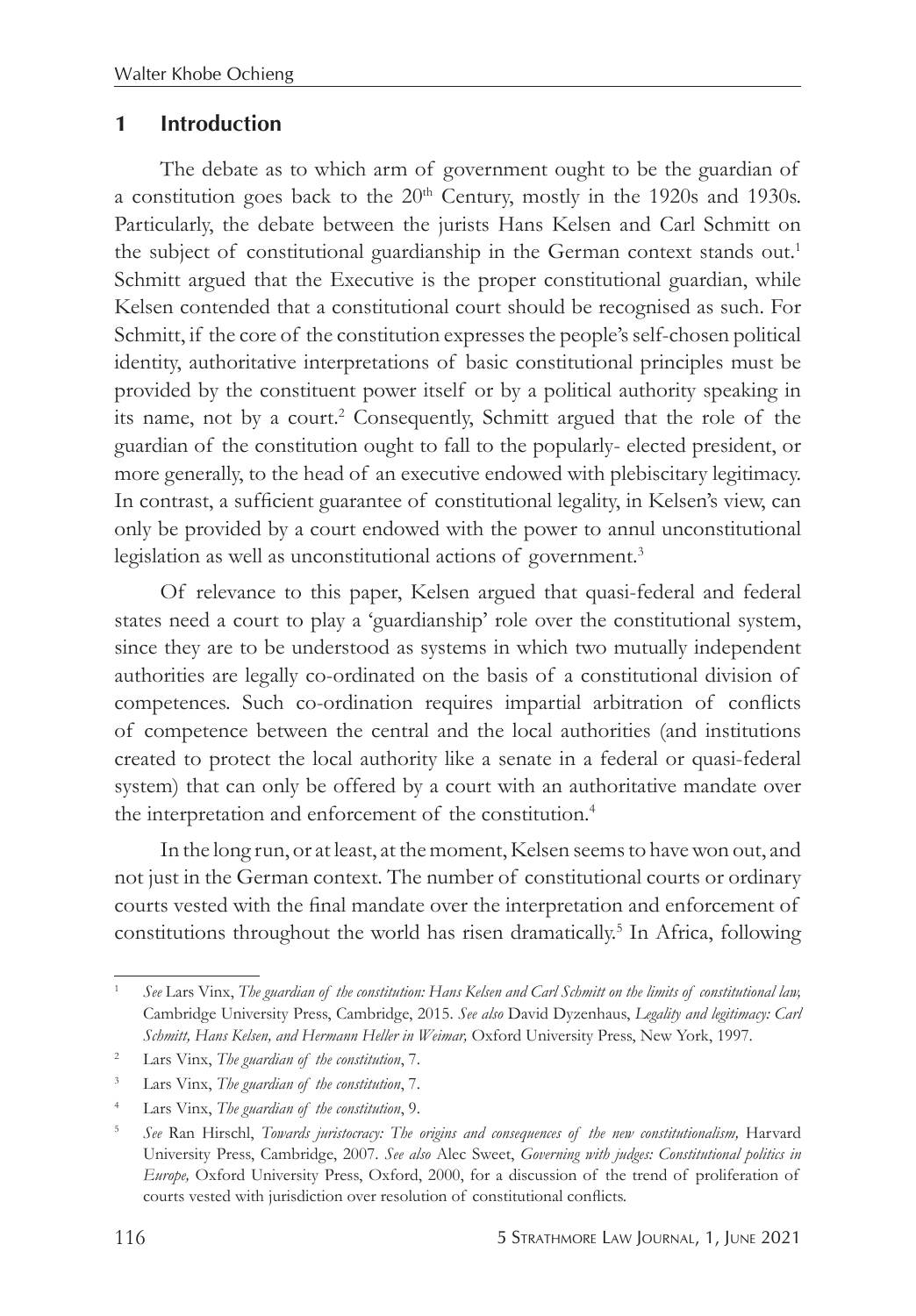the post-1989 wave of democratisation and constitutional reforms, most countries in the continent have either created specialist constitutional courts or vested ordinary courts with the power of judicial review of legislation and the actions of other arms of government.<sup>6</sup>

The increased recognition of the role of courts as 'guardians' of constitutions has been linked to the texts of recent post-war written constitutions, which seem to grant judiciaries this pre-eminent status.<sup>7</sup> In the post-war period, nations have tended to reconstitute themselves under new constitutions. In the process, these nations create new courts charged with ensuring that their nations' new constitutions would in fact be followed.8

This general approach is evident with the 2010 Constitution of Kenya (the Constitution). The Constitution establishes an independent judiciary and endows the superior courts with an oversight mandate over the executive and legislative arms of government.<sup>9</sup> The High Court (against whose decisions litigants may appeal to the Court of Appeal and the Supreme Court) has original jurisdiction over allegations of infringement of rights, and the legality and constitutionality of any act or omission by any person or state organ.10 Most portentous of all, the Supreme Court wields exclusive jurisdiction over the validity of presidential elections and exercises advisory jurisdiction over controversies related to the system of devolved government.<sup>11</sup>

When taken together, these provisions confer immense oversight authority over other arms of government to the judiciary. In effect, the courts have the mandate to determine questions over the boundaries of constitutional authority between the chambers of parliament; between the executive and the legislature;

<sup>6</sup> See in this regard: Kwasi Prempeh, 'Marbury in Africa: Judicial review and the challenge of constitutionalism in contemporary Africa' 80(4) *Tulane Law Review*, 2006. See also Charles Fombad (ed), *Constitutional adjudication in Africa,* Oxford University Press, Oxford, 2017.

<sup>7</sup> Brian Jones, 'Constitutional paternalism: The rise and (problematic) use of constitutional 'guardian' rhetoric' 51 *New York University Journal of International Law & Politics,* 2019, 773, 782. See also Brian Jones, *Constitutional idolatry and democracy: Challenging the infatuation with writtenness*, Edgar Elgar Publishing, Northampton, 2020.

<sup>8</sup> Kim Scheppele, 'Guardians of the constitution: Constitutional court presidents and the struggle for rule of law in Post-Soviet Europe' 154 *University of Pennsylvania Law Review,* 2006, 1757-1851.

<sup>9</sup> For a historical account of the evolution and empowerment of the Kenyan judiciary see James Gathii, *The contested empowerment of Kenya's judiciary, 2010-2015: A historical institutional analysis*, Sheria Publishing House, Nairobi, 2016. *See also* Walter Khobe, 'The judicial-executive relations in post-2010 Kenya: Emerging judicial supremacy?' in Charles Fombad (ed) *Separation of powers in African constitutionalism*, Oxford University Press, Oxford, 2016, 286.

<sup>10</sup> Article 165, *Constitution of Kenya* (2010).

<sup>11</sup> Article 163, *Constitution of Kenya* (2010).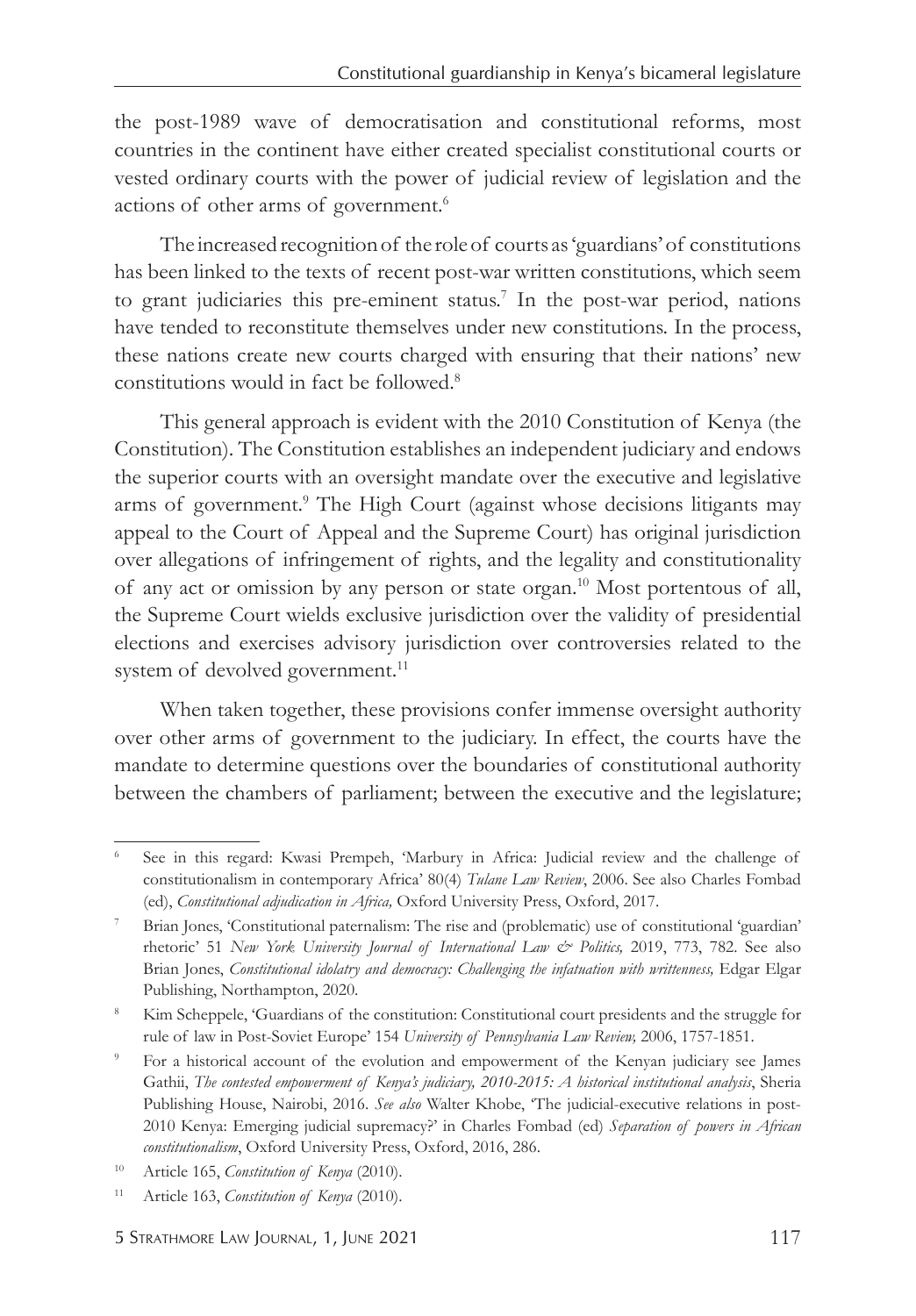between the national government and the county governments; and within/ among individual county governments. The Kenya's Judiciary thus bears all the trappings of an authorised interpreter and enforcer of the Constitution.<sup>12</sup>

One particular area where the Supreme Court and the High Court have asserted themselves is in the area of inter-institutional conflicts between the National Assembly and the Senate within Kenya's bicameral legislative system. The courts have played a decisive role in resolving the recurrent stalemate between the Senate and the National Assembly with respect to the institutional mandate of the two chambers in the process of enacting the Division of Revenue Bills (DORBs). When invited to exercise either the advisory opinion jurisdiction<sup>13</sup> or the judicial review jurisdiction, $14$  the courts have affirmed the importance of the Senate in Kenya's quasi-federal (devolved) post-2010 constitutional order. This resolution of the conflicts between the two chambers over the processing of the DORBs is the subject of critique in the subsequent sections of this paper.

This introductory part has brought up the notion of the 'guardianship' role exercised by courts over the constitutional system. The second part of this study offers a historical analysis of the place of the Senate within Kenya's bicameral legislative system and the special authority of this legislative chamber with respect to Kenya's devolved system of government. Part three of the study examines how the Supreme Court and the High Court have played a 'guardianship' role over the Senate within the context of inter-cameral power struggle between the National Assembly and the Senate over the enactment of the DORBs. Part four critically assesses the Kenyan courts' approach to the resolution of inter-cameral conflicts. Part five concludes the study.

<sup>&</sup>lt;sup>12</sup> See the assessment of the judiciary's role in the interpretation and enforcement of the Constitution in Conrad Bosire, 'The courts and devolution: The Kenyan experience' in Yonatan Fessha and Karl Kössler K (eds), *Federalism in the courts in Africa: Design and impact in comparative perspective*, Taylor and Francis, London, 2020, 123. *See also* Willy Mutunga, 'The 2010 constitution of Kenya and its interpretation: Reflections from the supreme court's decisions' 1 *Speculum Juris*, 2015, 1-20.

<sup>13</sup> Article 163(6), *Constitution of Kenya* (2010). The provision states: 'The Supreme Court may give an advisory opinion at the request of the national government, any state organ, or any county government with respect to any matter concerning county government.' See for analysis Adem Abebe and Charles Fombad, 'The advisory jurisdiction of constitutional courts in Sub- Saharan Africa' 46(1) *The George Washington International Law Review*, 2013, 55-117.

<sup>14</sup> Article 165(3)(d), *Constitution of Kenya* (2010). The provision states: 'the High Court shall have jurisdiction to hear any question respecting the interpretation of this Constitution'.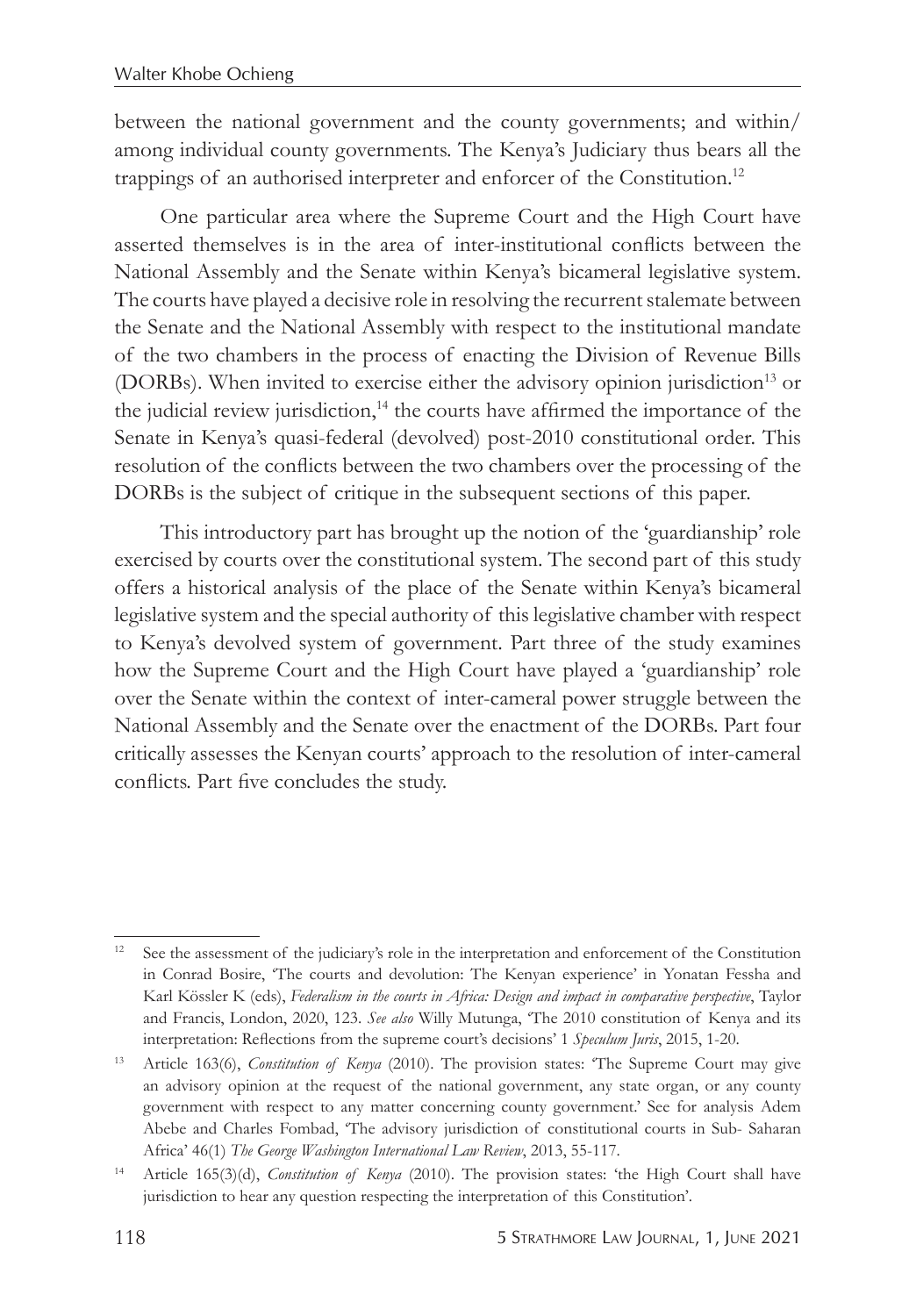#### **2 Bicameralism and the Senate in Kenya's constitutional history**

By way of historical background, when Kenya attained independence in 1963 from colonial rule, the Independence Constitution provided for a quasifederal system of government (with regions commonly called *majimbo*) and a bicameral legislature consisting of the House of Representatives and the Senate.15 The House of Representatives and the Senate shared the legislative power of the national government in all but one respect: while all Bills required the approval of both houses, financial matters were exclusively reserved for the House of Representatives.16

The Senate's primary role was to protect the quasi-federal system of government and protect the interests of the peoples of the various regions.17 The candidates for Senate seats had to have an interest in the constituencies for which they were seeking to be voted, or be rateable owners or occupiers of property, or ordinarily resided in those districts for the past five years.18 Jackton Boma Ojwang' noted that the Senate acted as a balancing device between the more flexible and progressive 'public will' as represented in the House of Representatives, and the more settled economic and social interests of particular localities as represented by the senators.<sup>19</sup>

In this respect, the Senate, as an organ tied to the interests of sub-national governments, had as a source of its inherent strength, the property interests of the individual senators. Because the senator had a stake in a particular region, they had to ensure it developed and that any legislation passed, was to the benefit of their constituents. Their property interests acted as a motivation for senators and their abilities to air the concerns of their constituents.<sup>20</sup>

<sup>15</sup> *See generally* Yash Ghai and Patrick McAuslan, *Public law and political change in Kenya: A study of the legal framework government from colonial times to present*, Oxford University Press, Oxford, 1975. *See also* Robert Maxon, *Majimbo in Kenya's past: Federalism in the 1940s and 1950s*, Cambria Press, Amherst, 2017.

<sup>16</sup> Sections 49 to Section 51, *Constitution of Kenya* (1963).

<sup>17</sup> JB Ojwang, *Constitutional development in Kenya: Institutional adaptation and social change*, ACTS Press, Nairobi, 1990, 114.

<sup>18</sup> Schedule 5, Section 1, *Constitution of Kenya* (1963). *For analysis, see* Kenya Human Rights Commission, *'*Independence without freedom: The legitimization of repressive laws and practices in Kenya' in Kivutha Kibwana (ed), *Constitutional law and politics in Africa: A case study of Kenya*, Claripress, Nairobi, 1998, 113 and 122.

<sup>19</sup> JB Ojwang, *Constitutional development in Kenya*, 115.

<sup>20</sup> See Kipkemoi Kirui and Kipchumba Murkomen, *The legislature: Bi-cameralism under the new constitution*, Society for International Development, Constitutional Working Paper Number 8, 2011, <https:// www.sidint.net/sites/www.sidint.net/files/docs/WP8.pdf > on 25 December 2020.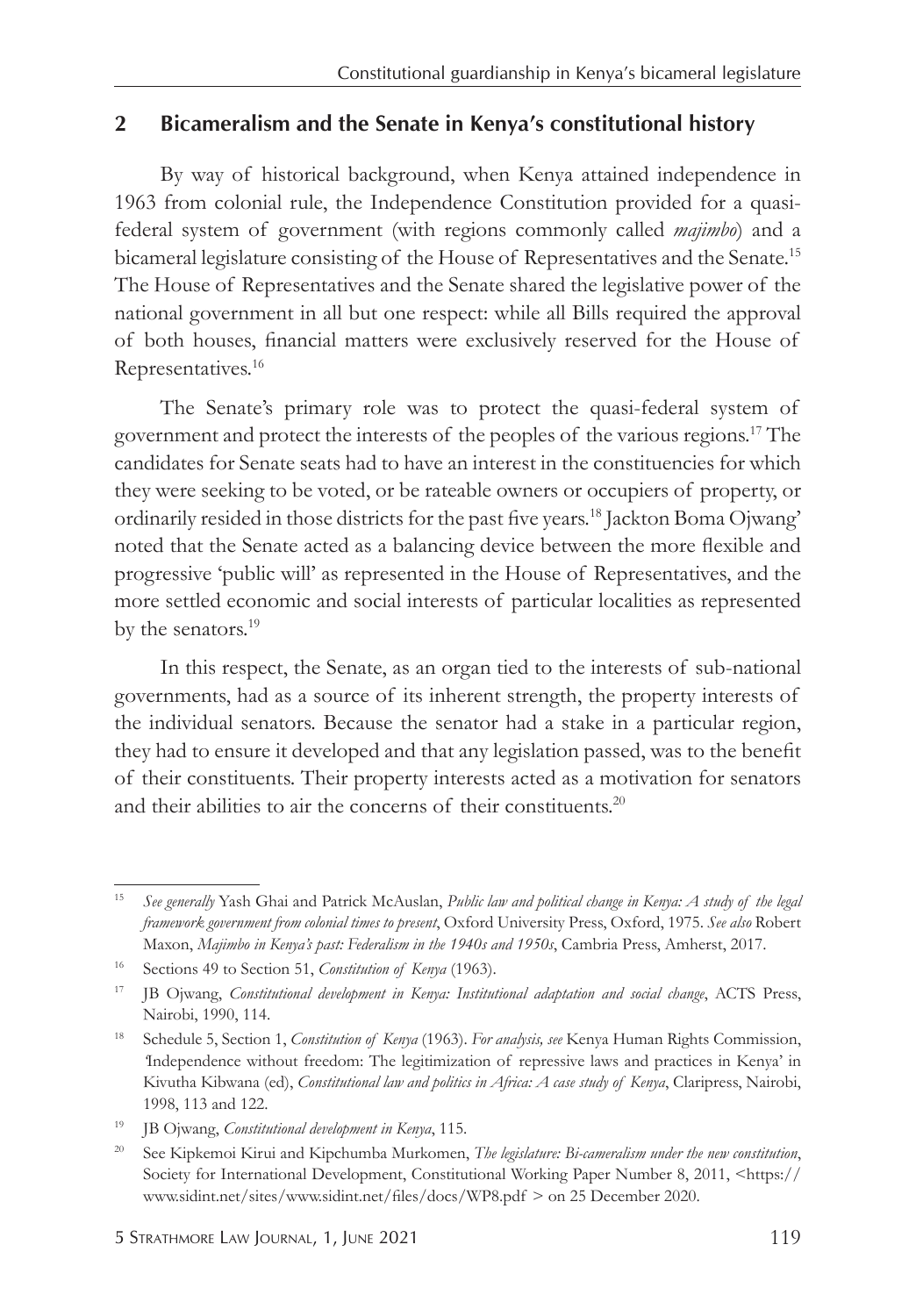However, the discharge of this role of protecting the autonomy and interests of the regions by the Senate was hampered by many challenges.<sup>21</sup> The Executive and the House of Representatives frustrated the Senate.<sup>22</sup> The Senate was denied adequate financial resources to carry out its functions.<sup>23</sup> The then ruling party, used its members in the Senate to frustrate its functioning and depict it as an unnecessary duplicate of the House of Representatives. Lack of political support for the bicameral legislative system led to the dismantling of the Senate through the Constitutional Amendment Act (No. 4) of 1966, which was assented to on 3 January 1967.<sup>24</sup> Thus, through constitutional amendments aimed at centralising powers in the hands of an 'imperial' president, both the quasifederal system of government and Senate were abolished in 1967.25 This led to Kenya operating under a unicameral legislative system up to the re-introduction of a second legislative chamber with the enactment of a new constitution in 2010.

This historical context depicting the hostility of Kenya's political elite to the project of devolution of government and the institution of the Senate calls for cautious optimism as to whether the Senate will succeed in discharging its mandate in the post-2010 constitutional dispensation. The lesson to learn from this background is that the impulse for centralisation is the driving force for Kenya's political and institutional culture hence, there is an ever-looming possibility that there will be attempts to thwart the Senate's mandate as the custodian of the powers and autonomy of county governments. Indeed, as Conrad Bosire pointed out, a system of centralised powers and resources tends to operate more easily in a unicameral legislative setting where control over legislative affairs can

<sup>21</sup> Oginga Odinga, *Not yet uhuru: An autobiography,* Heinemann Educational Books, Nairobi, 1968.

<sup>&</sup>lt;sup>22</sup> Gibson Kuria, *Majimboism, ethnic cleansing and constitutionalism in Kenya, Kenya Human Rights* Commission, Nairobi, 1994.

<sup>23</sup> JH Proctor Jr, 'The role of the senate in the Kenyan political system' XVIII(4) *Parliamentary Affairs*, 1964, 389-415.

<sup>24</sup> *See* PH Okondo, *A commentary on the constitution of Kenya*, Phoenix Publishers, Nairobi, 1995, vi.

<sup>25</sup> *See* Kivutha Kibwana, 'The people and the constitution: Kenya's experience' in Kivutha Kibwana, Chris Peter, and Joseph Oloka-Onyango (eds) *In search of freedom and prosperity: Constitutional reform in East Africa*, Claripress, Nairobi, 1996, 345. *See also* Michael Burgess, 'Success and failure in federation: Comparative perspectives, in Thomas Courchene, John Allan, Christian Leuprecht and Nadia Verrelli (eds) *The federal idea: Essays in honour of Ronald L. Watts*, McGill-Queen's University Press, Montreal, 2011, 194–204. *See also* Richard Simeon, 'Preconditions and prerequisites: Can anyone make federalism work?' in Thomas Courchene, John Allan, Christian Leuprecht and Nadia Verrelli (eds), *The federal idea*, 213-222 who assert that the success, longevity, or durability of (quasi) federal state arrangements mainly depend on the commitment of the citizenry and the political class to the (quasi) federal system, the practice of constitutionalism according to the federal spirit, and the existence of liberal democracy.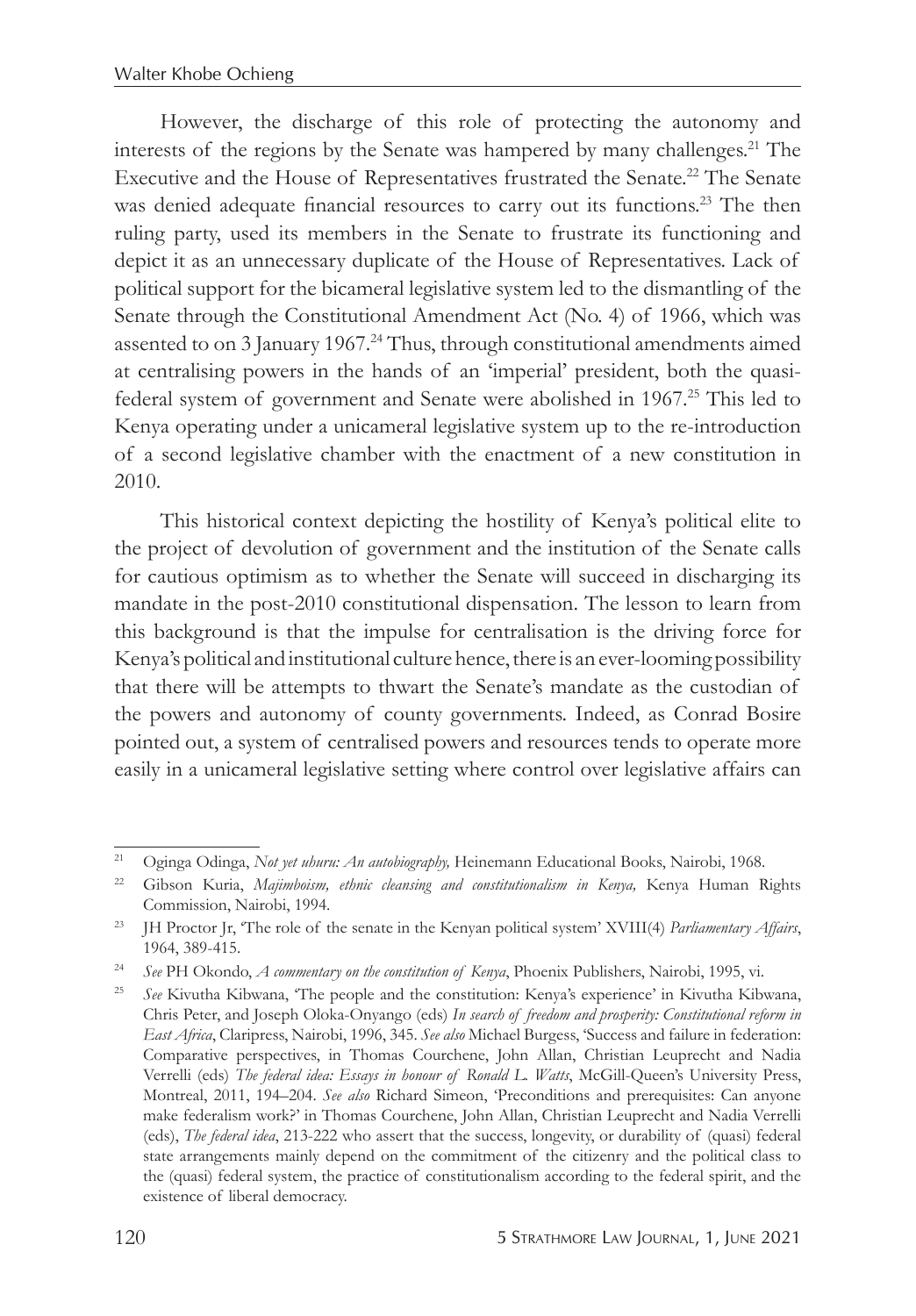be exerted more effectively.<sup>26</sup> The concern now is that the nature of the mandate and role of the Senate may end up, just like its independence-era predecessor, as an inconvenient check to the powers of national government which the political elite may want to side-step.

The bicameral structure of Kenya's post-2010 legislature has resulted in the splitting of Parliament into two chambers: National Assembly and Senate. On the one hand, the National Assembly represents the people and special interests;<sup>27</sup> deliberates on and resolves issues of concern to the people;28 participates in the enactment of legislation;<sup>29</sup> participates in determining the allocation of national revenue between the levels of government;<sup>30</sup> appropriates funds for expenditure by the national government and other national state organs;<sup>31</sup> exercises oversight over national revenue and its expenditure;<sup>32</sup> reviews the conduct of state officers and initiates the process of removing them from office;<sup>33</sup> exercises oversight over state organs;<sup>34</sup> and approves declarations of war and extensions of states of emergency.35 On the other hand, the Senate's legislative mandate is limited to matters affecting counties, a role which it shares with the National Assembly. The Constitution specifies the mandate of the Senate as: representing the counties and protecting the interests of the counties and their governments;<sup>36</sup> participating in the law-making function of Parliament by considering, debating and approving bills concerning counties;<sup>37</sup> determining the allocation of national revenue among counties, and exercising oversight over national revenue allocated to the county governments;<sup>38</sup> and participating in the oversight of state officers by considering and determining any resolution to remove the president or deputy president from office.<sup>39</sup>

- <sup>33</sup> Article 95(5)(a), *Constitution of Kenya* (2010).
- <sup>34</sup> Article 95(5)(b), *Constitution of Kenya* (2010).
- <sup>35</sup> Article 95(6), *Constitution of Kenya* (2010).
- <sup>36</sup> Article 96(1), *Constitution of Kenya* (2010).
- <sup>37</sup> Article 96(2), *Constitution of Kenya* (2010).

<sup>26</sup> Conrad Bosire, 'Kenya's budding bicameralism and legislative-executive relations,' in Charles Fombad (ed) *Separation of powers in African constitutionalism*, Oxford University Press, Oxford, 2016, 116 and 118.

<sup>27</sup> Article 95(1), *Constitution of Kenya* (2010).

<sup>28</sup> Article 95(2), *Constitution of Kenya* (2010).

<sup>29</sup> Article 95(3), *Constitution of Kenya* (2010). 30 Article 95(4)(a), *Constitution of Kenya* (2010).

<sup>31</sup> Article 95(4)(b), *Constitution of Kenya* (2010).

<sup>32</sup> Article 95(4)(c), *Constitution of Kenya* (2010).

<sup>38</sup> Article 96(3), *Constitution of Kenya* (2010). *See for critique* Bosire CM, 'Interpreting the power of the Kenyan senate to oversee national revenue allocated to the county governments: Building a constitutionally tenable approach' (1) *Africa Journal of Comparative Constitutional Law*, 2017, 35-66.

<sup>39</sup> Article 96(4), *Constitution of Kenya* (2010).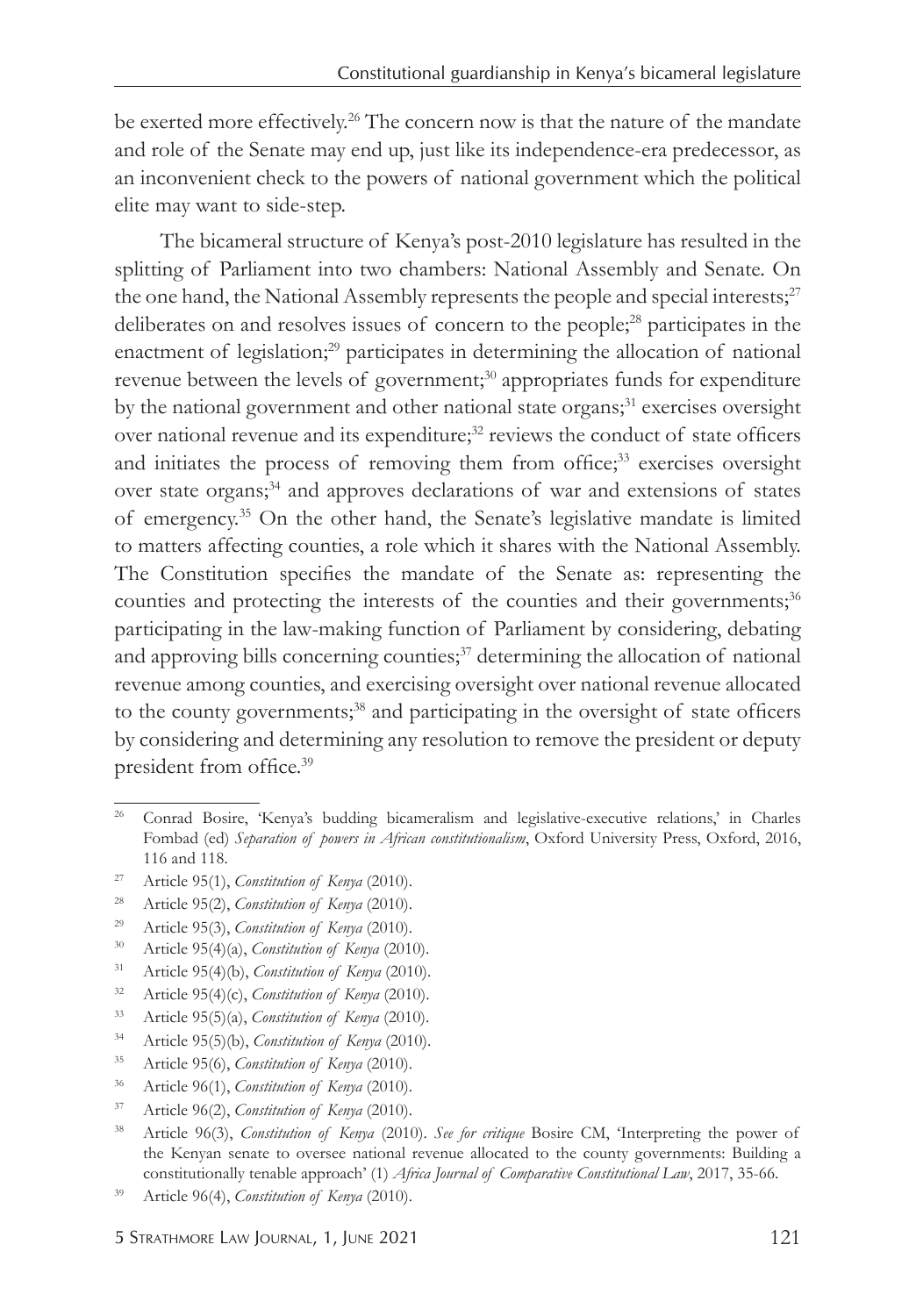In sum, the prime place occupied by the Senate within the devolved system of government is evident in the fact that the institution is constitutionally vested with the mandate of representing the interests of the county governments and safeguarding the autonomy of the devolved structures of government. Also important is that the Senate has been vested with the role of providing oversight and exercising checks and balances over the Executive on matters that affect county governments' autonomy and functions.40

# *Inter-cameral balance of power between the National Assembly and the Senate*

Typically, the principle behind bicameralism is that 'second chambers' are expected to be '*demos –constraining*,'41 which means that the decisions of the majority or the *demos* represented in the 'first chamber' ought to be tempered by the particular preferences of sub-national units represented in the second chamber. The implication is that the more the 'competences' of the second chamber, the more it is capable of constraining the *demos* in the first chamber.<sup>42</sup>

In addition, second chambers are always viewed as providing 'second opinion' to legislative outputs given that they are expected to shape policy and legislative directions as they review and revise legislative proposals from the first chambers.43 In this understanding, second chambers are meant to multiply the possible veto players who are able to block or at least influence legislative outcomes.44 Thus, as Malavika Prasad and Gaurav Mukherjee argued, a second chamber is usually designed to be a reactive *demos*-*constraining* chamber, that acts as a 'cooling chamber' for and a check on the majoritarian first chamber.<sup>45</sup>

However, the Kenyan Senate does not qualify for the label *demos –constraining* chamber given the limited scope of its legislative competence compared to those constitutionally vested in the National Assembly. This state of affairs is blamed

<sup>40</sup> Under Article 190(3) of the Constitution, the Senate can terminate an intervention by the national government in a county government. In addition, the Senate can terminate the suspension of a county government by the President.

<sup>41</sup> *See in this regard* Alfred Stepan, 'Federalism and democracy: Beyond the US model' 10(4) *Journal of Democracy*, 1999, 19.

<sup>42</sup> Alfred Stepan, 'Federalism and democracy', 22.

<sup>43</sup> Kenneth Wheare, *Legislatures*, 2ed, Oxford University Press, Oxford, 1967, 140.

<sup>44</sup> Daniel Diermeier and Roger Myerson, 'Bicameralism and its consequences for the internal organization of legislatures' 89(5) *American Economic Review,* 1999, 1182.

<sup>45</sup> See Malavika Prasad and Gaurav Mukherjee, 'Reinvigorating bicameralism in India' 3(2) *University of Oxford Human Rights Hub Journal*, 2020, 96 and 99.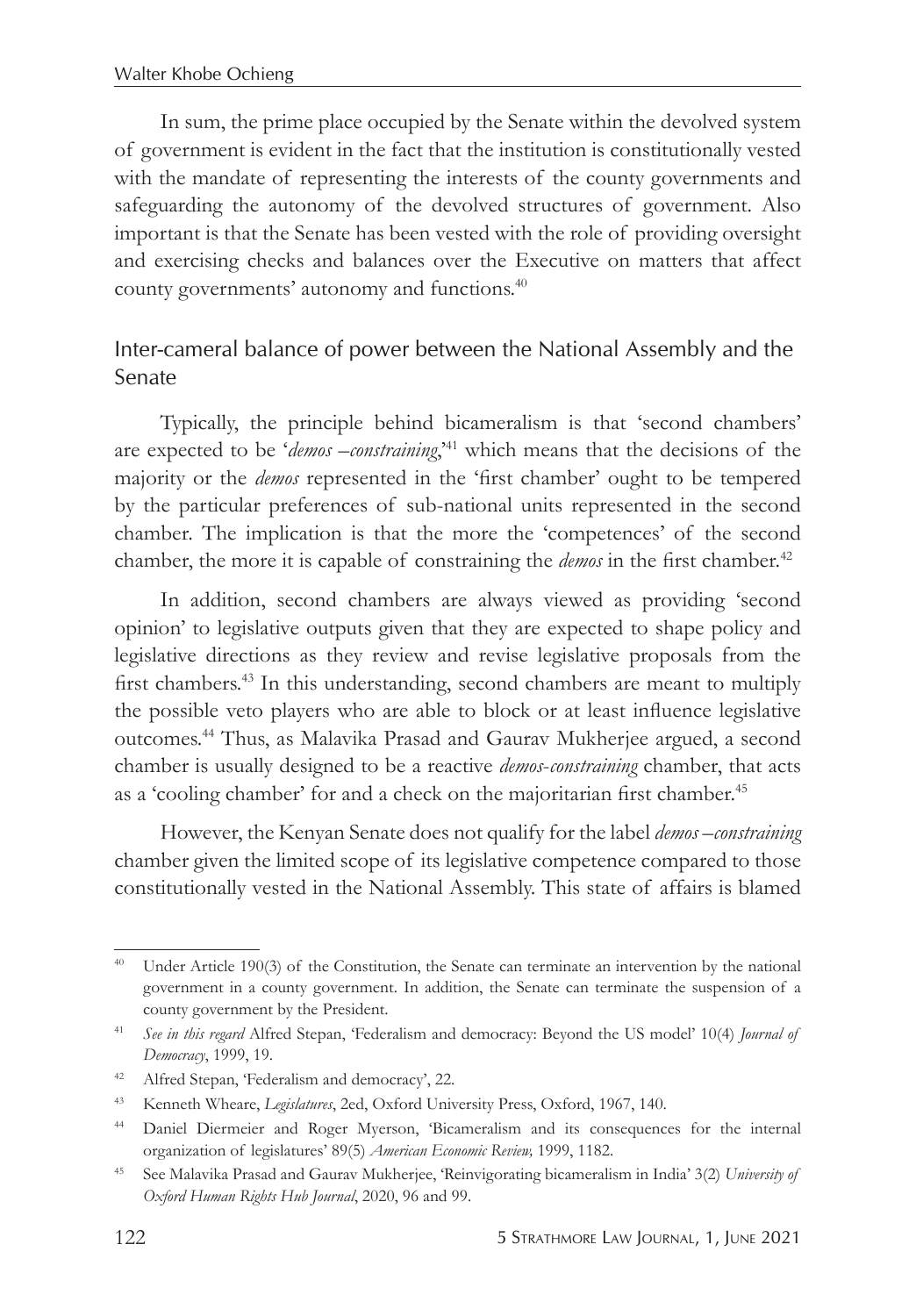on the constitution-making process, particularly the changes made to the draft at the 'Naivasha Talks' which aimed at building consensus on several drafts of the constitution by the political class during the constitution-making process. Nzamba Kitonga, the chair of the Committee of Experts that was charged with the drafting of the constitution, specifically the Harmonised Draft, has observed:

the greatest tragedy from Naivasha was the mutilation of the Senate. For the first time in the history of the architecture of constitutions in the world, a Senate was designated as a 'lower house.' This had never happened anywhere else in the world. Even during the Roman Empire, the Senate was designed as the ultimate stamp of the people's authority. The Committee of Experts had drafted a seamless legislative system where Bills and oversight reports would originate from the National Assembly and proceed to the Senate for approval, amendment or rejection. The Bills would then proceed to the presidency for assent. It was envisaged that the system would provide quality legislation and microscopic oversight. We tried to repair the damage done to the Senate by giving it some powers, particularly in relation to devolved governance. We also created mediation committees to avoid constant confrontation between the two houses. However, even this has not worked. 46

The constrained role of the Senate emerges when one interrogates the legislative process under Kenya's bicameral system. In the Constitution, the legislative power of the two chambers is exercised through bills. Bills concerning counties have to be considered in both chambers<sup>47</sup> while those not concerning the counties are exclusively dealt with in the National Assembly.<sup>48</sup> In all other bills the Senate is involved through its Speaker at the filtering stage, in the decision whether or not the bill concerns counties. Article 110 identifies three categories of a Bill concerning county governments, namely, one which affects the powers of county governments which are listed under the Fourth Schedule to the Constitution. The powers vested on the county governments under the said Fourth Schedule are limited to the following functional areas: county health services, agricultural services, county transport and infrastructure, county planning and development, electricity and energy reticulation, trade and development regulation, pre-primary education and tertiary learning institutions (excluding higher education).

Nzamba Kitonga, 'Correcting constitutional mistakes of Naivasha' Nation, 5 October 2019,  $\kappa$ tttps://nation.africa/kenya/blogs-opinion/opinion/correcting-constitutional-mistakes naivasha -210504?fbclid=IwAR1V8K-PEQx62b3J\_9joojVZkia96\_wzwxR0DBYFkVHnko2Zg End lVPzQaw#> on 25 December 2020. See also Christina Murray, 'Political elites and the people: Kenya's decade-long constitution-making process' in Gabriel Negretto (ed) *Redrafting constitutions in democratic regimes: Theoretical and comparative perspectives*, Cambridge University Press, Cambridge, 2020, 190-216.

<sup>47</sup> Articles 109(4), 110, 111, 112, 113, 122, and 123, *Constitution of Kenya* (2010).

<sup>48</sup> Articles 109(3) and 122, *Constitution of Kenya* (2010).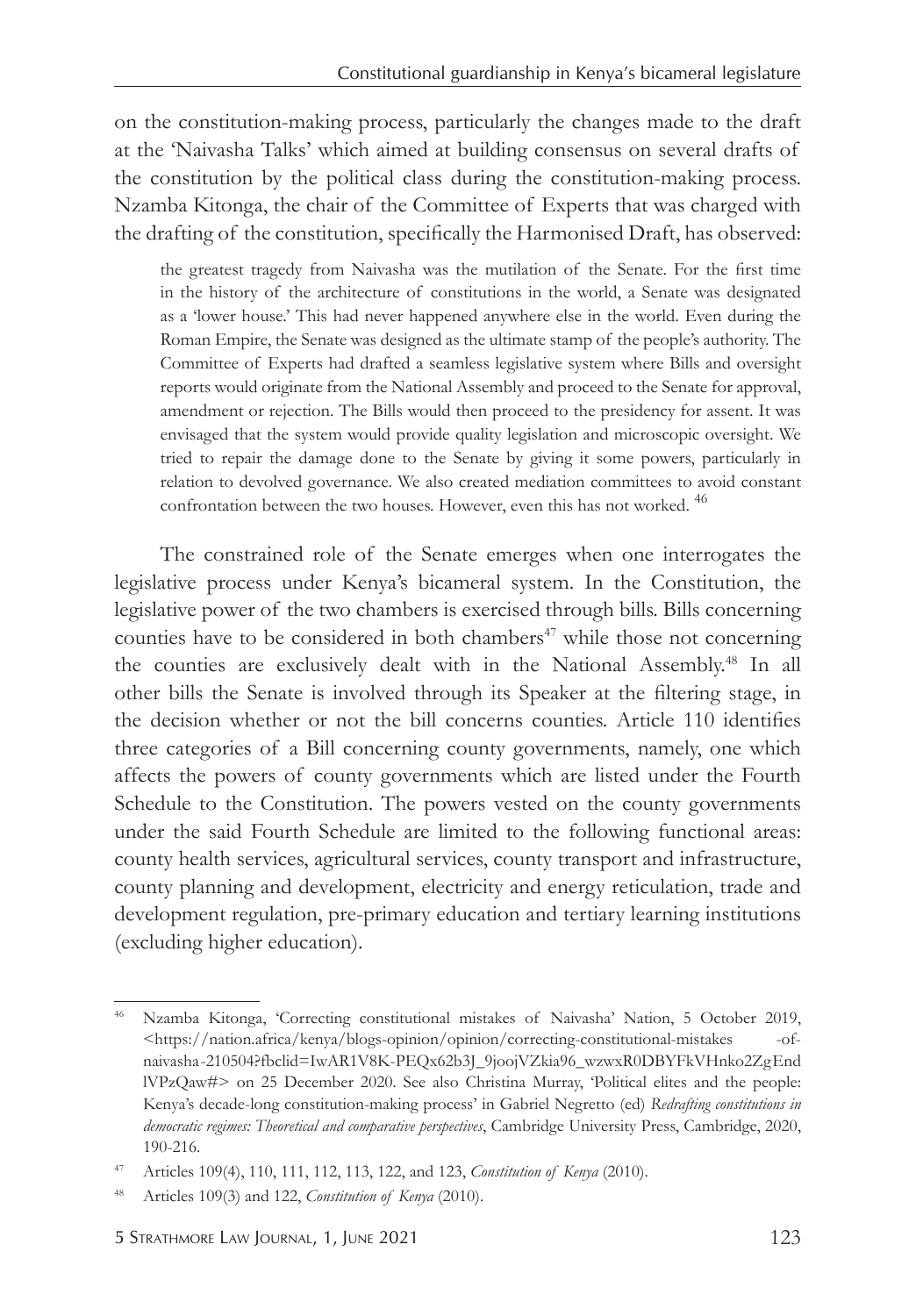The second category is a bill relating to the election of members of a county assembly or a county executive,<sup>49</sup> and the third comprises a bill affecting the finances of county governments.<sup>50</sup> Although a bill must satisfy any one of these three elements for it to be classified as concerning counties, some bills may contain more than one element. The three categories of bills must be interpreted purposively and generously, in order to enable the Senate to play a role in the consideration, debate and passage of more laws so as to enable devolution, which is identified as one of the values of the Constitution, to take root.<sup>51</sup> This is because participation by the Senate is meant to represent the counties and protect their interests and those of their governments, and is envisaged by the Constitution as empowering the counties.<sup>52</sup>

Article 110 (3) of the Constitution, the Standing Order No. 122 of the National Assembly<sup>53</sup> and Standing Order No.116 of the Senate require that after publishing a bill and before the first reading, the Speaker of each house must communicate to the other Speaker for concurrence on whether it is a bill concerning county governments. The essence of such communication is to ensure that both houses play a participatory role in the legislative process of any bill dealing with county governments. It promotes consultations, negotiations and harmony. It is not the unilateral act of the National Assembly's Speaker to solely determine if a bill concerns the county government. Given the reality that many governmental functions are concurrent functions<sup>54</sup> of both levels of government, most bills that might at first blush appear to be exclusively concerned with functions of the national government actually affect counties (for example health, education, transport, public works and infrastructure development, planning, agriculture, water and environment) though it depends on a good faith engagement by the two Speakers in terms of Article 110(3) of the Constitution to ensure that county interests are promoted.55

<sup>49</sup> Article 110(1)(b), *Constitution of Kenya* (2010).

<sup>50</sup> Article 110(1)(c), *Constitution of Kenya* (2010).

<sup>51</sup> Article 10(2) (a), *Constitution of Kenya* (2010).

<sup>52</sup> The High Court of Kenya in *Institute of Social Accountability & another v National Assembly & 4 others* [2015] eKLR.

<sup>53</sup> Upon publication of a Bill, and before the First Reading, the Speaker shall determine whether- (a) it is a Bill concerning county governments and, if it is, whether it is a special or an ordinary Bill, or (b) it is not a Bill not concerning county governments. The Speaker shall communicate the determination under paragraph (1) to the Speaker of the Senate for concurrence.

<sup>54</sup> See in this regard Conrad Bosire, 'Concurrency in the 2010 Kenya constitution' in Nico Steytler (ed), *Concurrent powers in federal systems*, Brill Nijhoff, Leiden, 2017, 261 and 272.

<sup>55</sup> See Mutakha Kangu, *Constitutional law of Kenya on devolution*, Strathmore University Press, Nairobi, 2015.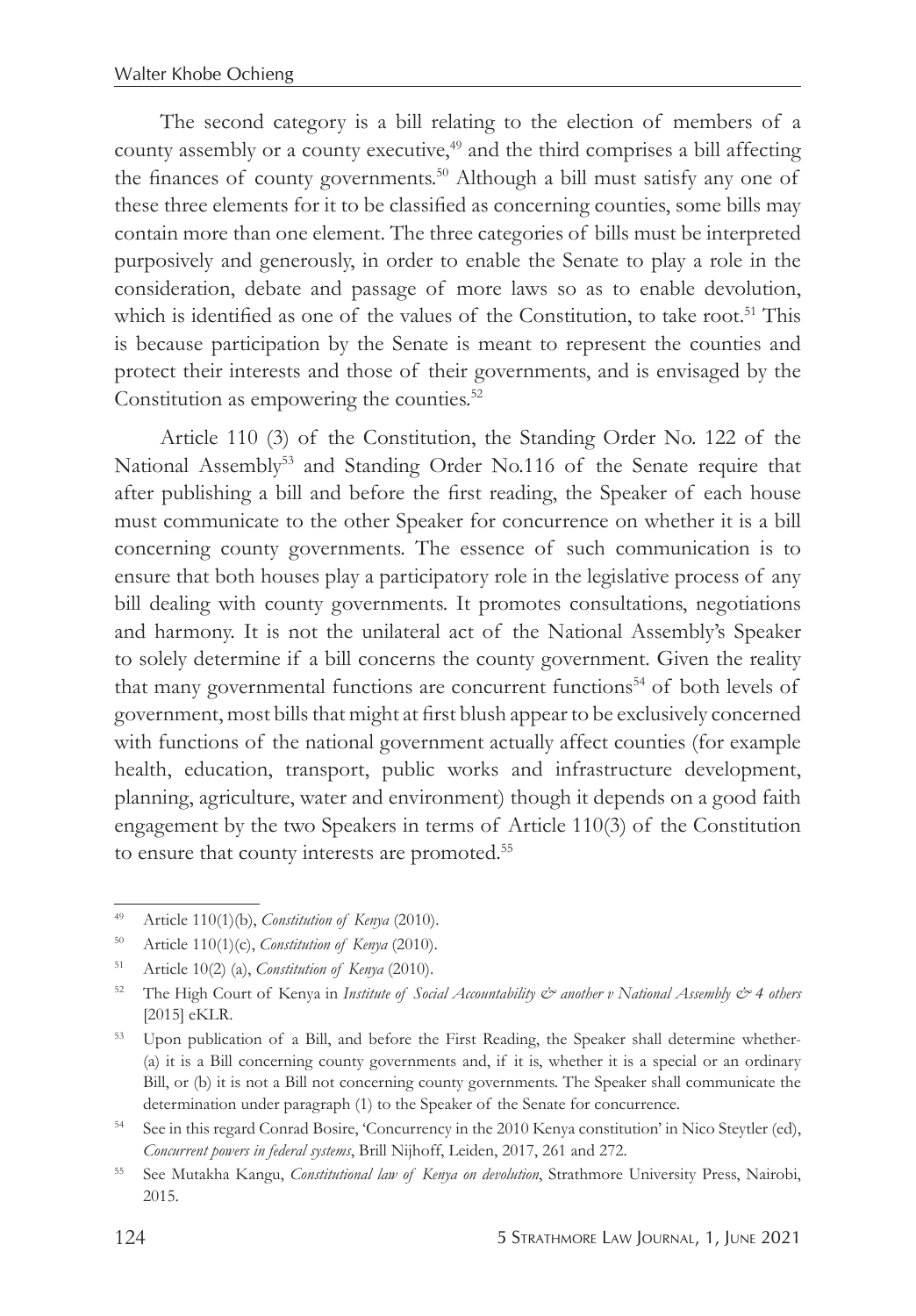Determining whether a particular bill affects counties has in some cases led to attempts to exclude the Senate from participating in the law-making processes. This exclusion has taken the form of the Speaker of the National Assembly unilaterally determining whether a bill concerns county governments without getting the input and concurrence of the Speaker of the Senate as envisaged in Article 110(3). For instance, at the end of the  $11<sup>th</sup>$  Parliament, the National Assembly amended its Standing Order 121(2), which reflected the spirit of Article 110(3) that the Speaker of the National Assembly and the Speaker of the Senate 'shall jointly resolve any question as to whether' a bill concerned county governments 'before either House considers a bill.' The amended Standing Order 121(2) deviated from this legislative pathway by making the determination of whether a bill concerned county governments the sole prerogative of the Speaker of the National Assembly.<sup>56</sup>

The National Assembly's dominance in the legislative process is also evident in the processing of 'Money Bills.' These are bills related to taxation, loans and appropriations (spending).<sup>57</sup> Given the importance of financial legislation for the day-to-day functioning of the state, Money Bills are subject to a special legislative procedure, intended to prevent conflicts between the chambers over matters finance. Therefore, a Money Bill can only be introduced in the National Assembly.58 In practice, the claim that a bill is a Money Bill has been the ruse used by the National Assembly to preclude the Senate's involvement in the enactment of a significant number of bills. In September 2020, senators protested the rejection of at least 13 bills by the members of the National Assembly on the basis that the Senate cannot originate a Money Bill.<sup>59</sup>

The process of resolving inter-cameral differences with respect to the contents of a bill which is before both chambers is the only instance when the two chambers have parity of legislative say. When there is a deadlock between the two chambers, the Constitution provides for the formation of a mediation committee to come up with an amended version of the bill.<sup>60</sup> This is in line with the common practice in many bicameral states, which more often than not tend to establish mechanisms for resolving disputes between the houses. Such mechanisms are

<sup>56</sup> See *Senate of the Republic of Kenya & 4 others v Speaker of the National Assembly & another; Attorney General & 7 others (Interested Parties*) [2020] eKLR, paras. 124 -130.

<sup>57</sup> Article 114, *Constitution of Kenya* (2010).

<sup>58</sup> Article 109(5), *Constitution of Kenya* (2010).

<sup>59</sup> See Julius Otieno, 'Senators protest rejection of their 13 bills by Muturi-led house' The Star, 23 September 2020, <https://www.the-star.co.ke/news/2020-09-22-senators-protest-rejection-oftheir-13-bills-by-muturi-led-house/> on 25 December 2020.

<sup>60</sup> Article 113, *Constitution of Kenya* (2010).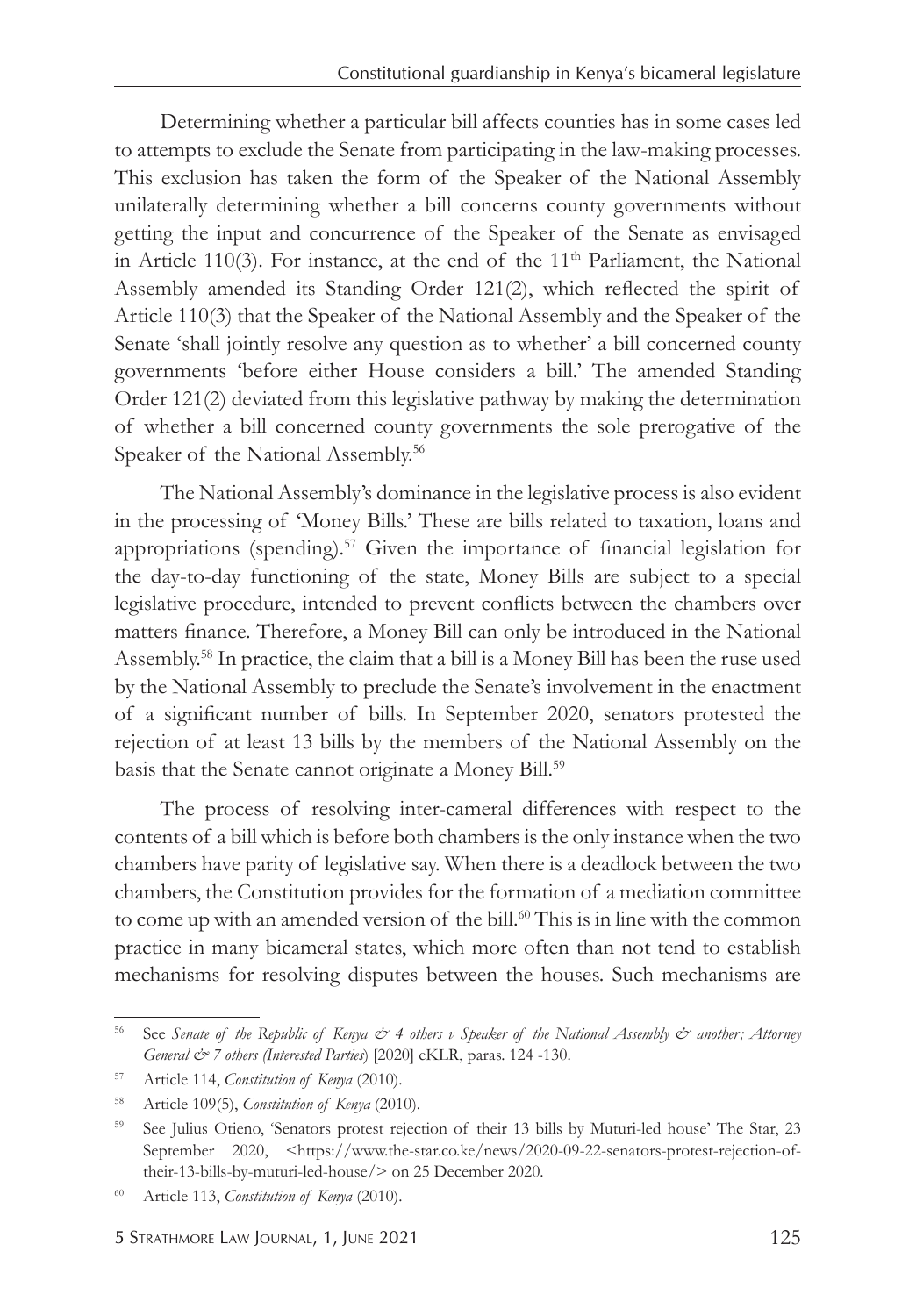typically intended to ensure government stability, and prevent deadlocks.61 In the context of the DORB legislative process, the delayed enactment of the DORB due to deadlocks between the Senate and the National Assembly has often led to the failure to remit money to the county governments and their consequent inability to pay county employees and fund general operations.<sup>62</sup> This has been a major cause of instability in the operations of the county governments.

The mediation committee consists of an equal number of members from each chamber, which may, in case of a disagreement between the chambers, be convened to agree on a jointly approved text. The bill emerging from the mediation committee is then voted on by both chambers. The chambers in the plenary session have the final say on approval of the bill, but to facilitate negotiation and agreement it is usual for mediation committees to be closed to the public, and for the chambers to vote for or against the agreed text without amendment. If the amended version of the bill is not passed by both chambers, the proposed legislation is defeated. If any bill on a matter concerning counties is passed by both chambers or by the National Assembly (if the bill does not affect counties), the bill is referred to the president for assent before it becomes law.

The law-making process manifests a concentration of legislative power in the National Assembly. Drawing from Arend Lijphart's study on bicameral legislatures, the Kenyan Senate is a weak chamber because the disparities in power range from full symmetry, where agreement of the two houses is necessary to enact a law, to total asymmetry, where one house is granted decision-making power.63 Put differently, symmetry refers to the extent of equality in legal powers between the chambers.<sup>64</sup> In symmetrical bicameralism, the two chambers have equal or nearly equal powers: the consent of both houses is usually needed for the enactment of laws, and the lower house cannot unilaterally override vetoes or amendments adopted by the upper house, or can do so only with difficulty (for example, by a supermajority). Bicameralism is asymmetrical when the upper house is constitutionally restricted like in the Kenyan context where the Senate is confined to legislating in matters concerning county governments. This speaks to the reality that territorial second chambers, like the Kenyan Senate, often have weak powers over some areas of legislation and stronger powers over issues

<sup>61</sup> George Tsebelis and Jeannette Money, *Bicameralism,* Cambridge University Press, Cambridge, 1997, 5.

<sup>62</sup> Benson Amadala, 'Revenue stalemate causes delay for county staff salaries' Business Daily, 1 August 2019 https://www.businessdailyafrica.com/bd/news/counties/revenue-stalemate-causes-delay-forcounty-staff-salaries-2259528 on 25 December 2020.

<sup>63</sup> Arend Lijphart, *Democracies: Patterns of majoritarian and consensus government in twenty-one countries*, Yale University Press, New Haven, 1984.

<sup>64</sup> Elliot Bulmer, *Bicameralism*, International IDEA, Stockholm, 2014, 13.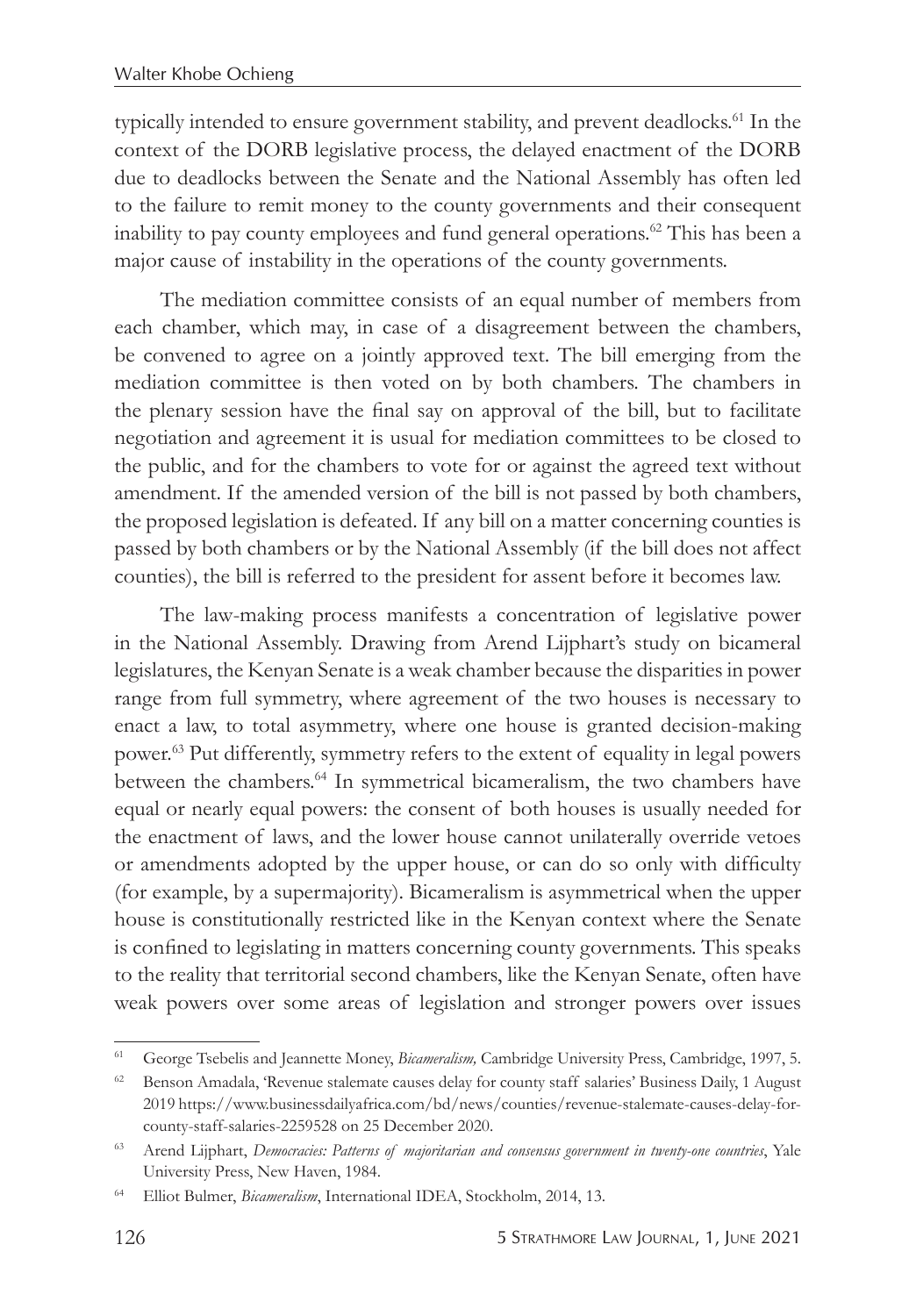concerning sub-national units, reflecting their particular concern for protecting and promoting the interests of sub-national governments.<sup>65</sup>

The characterisation of the Kenyan Senate as weak is due to the fact that its legislative mandate is restricted to issues concerning counties and county governments, while the legislative mandate of the National Assembly is not as restricted.66 The Constitution grants the Senate the mandate as a safeguard of the interests of the counties to participate in the enactment of bills affecting the counties.67 However, the authority of the Senate to make law on any matter concerning county government is not exclusive and will always be subject to that of the National Assembly. Article 111(2) of the Constitution gives the National Assembly the authority to amend or veto a special bill that has been passed by the Senate if a resolution is supported by at least two-thirds of the members of the National Assembly. This means that although for example, it is the responsibility of the Senate to determine the allocation of the revenue to the counties, the National Assembly can amend or even veto the said resolutions.<sup>68</sup> In addition, the asymmetrical way in which the introduction of Money Bills is restricted to the National Assembly indicates the limited capacity of the Senate to influence such an important legislative device.

Pointedly, with regard to the inter-cameral conflicts over the DORB, the National Assembly has been of the view that the Senate has no role in the processing of the DORB, while the Senate has taken the opposite stance that the DORB implicates the functions of the county governments, thus, it must be involved in the passage of this crucial bill. The next section assesses the implications of excluding the Senate, the custodian of county interests, from the enactment of the DORB, which is the legislative instrument for dividing the revenue raised nationally between the national and county governments.

# Senate as the custodian of devolution: Senate's role in the enactment of *the DORB*

Article 202(1) of the Constitution provides for the constitutional framework for the equitable sharing of the revenue raised nationally between the two levels of government as well as factors for consideration in determining

<sup>65</sup> Yonatan Fessha, 'Second chamber as a site of legislative intergovernmental relations: An African federation in comparative perspective' *Regional & Federal Studies*, 2019, 1 and 6.

<sup>66</sup> Migai Akech, 'Building a democratic legislature in Kenya' (100) *East African Law Journal*, 2015, 25 -28.

<sup>67</sup> Article 94, *Constitution of Kenya* (2010).

<sup>68</sup> Article 217 (5), *Constitution of Kenya* (2010).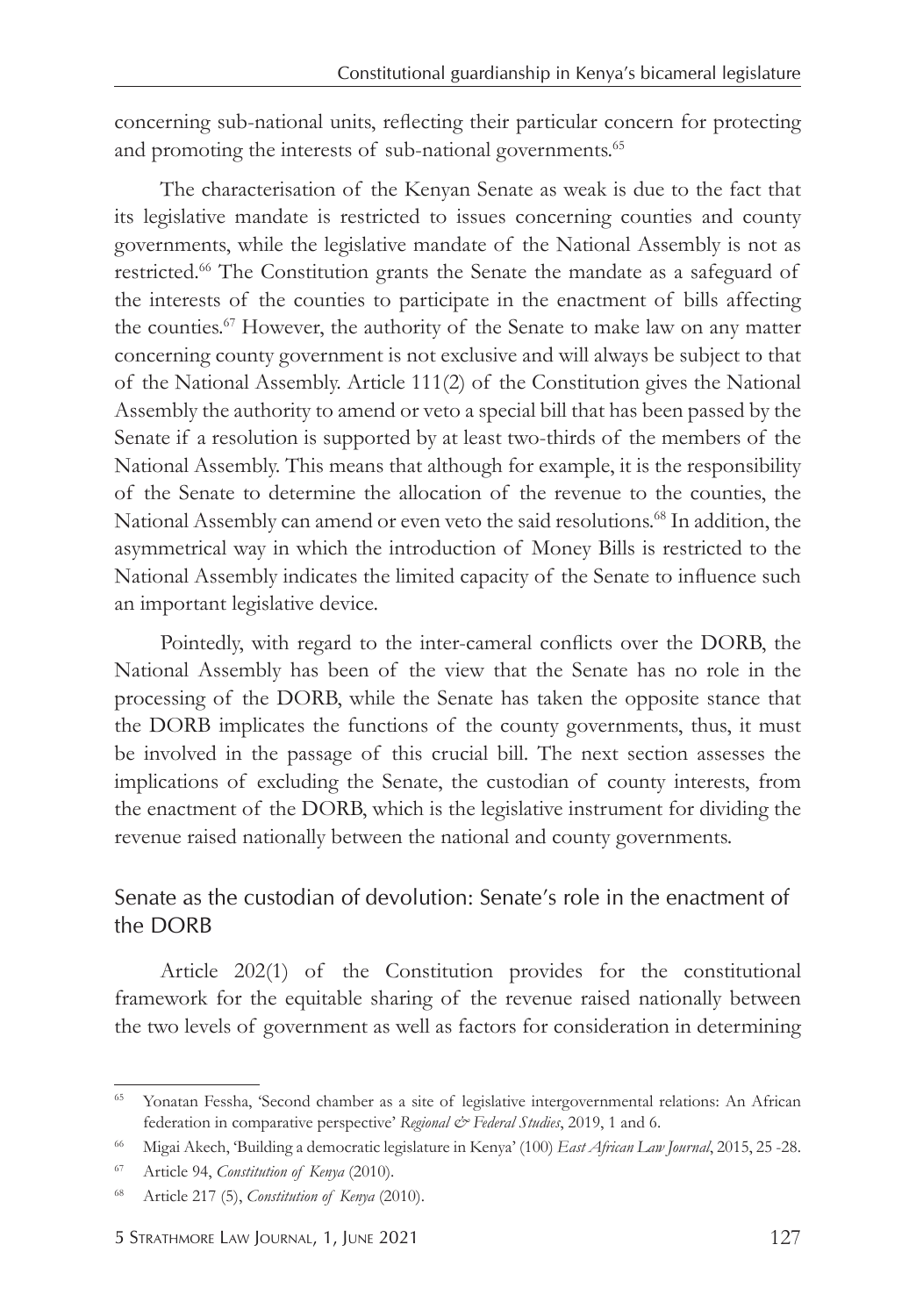the equitable shares between the levels of government. These factors include: national interest; public debt and other national obligations; the needs of the national government; the need to ensure that county governments are able to perform the functions allocated to them; fiscal capacity and efficiency of county governments; developmental and other needs of counties; economic disparities within and among counties and the need to remedy them; affirmative action in respect of disadvantaged areas and groups; economic optimisation of each county; the desirability of stable and predictable allocations of revenue; and the need for flexibility in responding to emergencies and other temporary needs.<sup>69</sup> Furthermore, the equitable share of the revenue raised nationally that is allocated to county governments should not be less than fifteen per cent of all the revenue collected by the national government.<sup>70</sup>

To facilitate the process of division of revenue between the two levels of government, Article 218(1)(a) of the Constitution provides for the DORB. The DORB is introduced in Parliament at least two months before the end of each financial year. Owing to the devolution of significant functions to the county governments, for example, health, water and sanitation, and agriculture, adequate funding of the county governments is crucial. This brings to the fore the significance of the DORB as the key resource-mobilisation measure for the counties.71 The success of the project of devolved governance in efficiently delivering services to citizens is, therefore, to a large extent pegged on the DORB allocating adequate resources to the county governments.

How the allocations have panned out since the advent of devolution can be observed from the following tabulation of the allocations between the two levels of government in the Division of Revenue Acts (DORA) of 2013 to 2020.

| Year       | DORA allocation to county<br>governments (Kshs) | DORA allocation to the National<br>Government (Kshs) |
|------------|-------------------------------------------------|------------------------------------------------------|
| FY 2013/14 | 190,000,000,000                                 | 730, 375, 441, 286                                   |
| FY 2014/15 | 226,660,000,000                                 | 799,650,000,000                                      |
| FY 2015/16 | 259,714,500,000                                 | 916,925,500,000                                      |

<sup>69</sup> Article 203(1), *Constitution of Kenya* (2010).

<sup>70</sup> Article 203(2), *Constitution of Kenya* (2010).

<sup>&</sup>lt;sup>71</sup> On the inadequacy of local revenues generated by county governments, see Lewis Njoka, Counties fail to meet local revenue targets' People Daily, 28 October 2020 <https://www.icpak.com/ inthenews/counties-fail-to-meet-local-revenue-targets/> on 25 December 2020.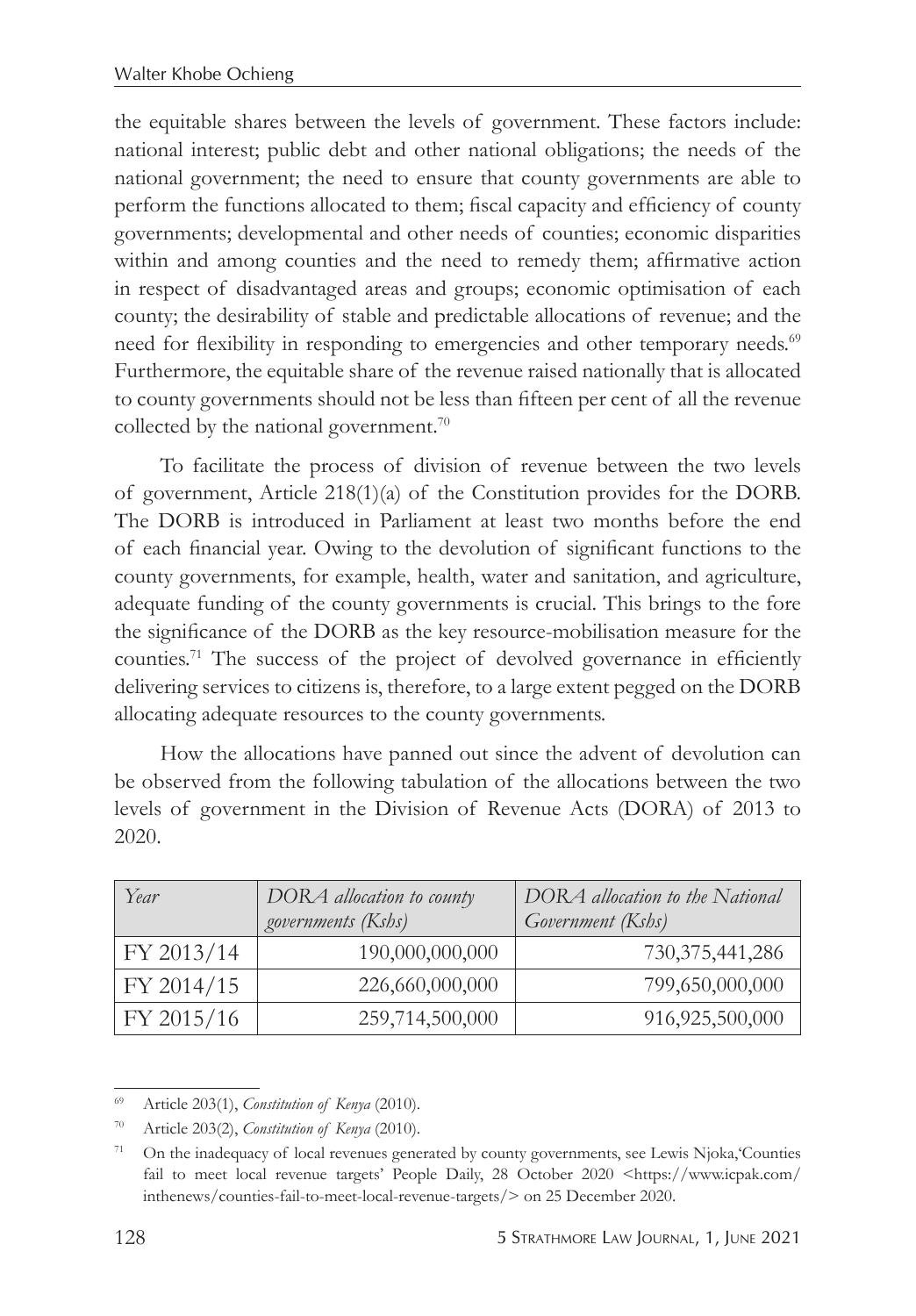| Year       | DORA allocation to county<br>governments (Kshs) | DORA allocation to the National<br>Government (Kshs) |
|------------|-------------------------------------------------|------------------------------------------------------|
| FY 2016/17 | 280,300,000,000                                 | 1,099,899,000,000                                    |
| FY 2017/18 | 314,205,000,000                                 | 1,238,343,840,000                                    |
| FY 2018/19 | 314,000,000,000                                 | 1,369,792,000,000                                    |
| FY 2019/20 | 316,500,000,000                                 | 1,554,916,497,191                                    |
| FY 2020/21 | 316,500,000,000                                 | 1,533,411,510,000                                    |

With significant resources trickling to county governments from the equitable revenue raised nationally since the advent of devolution, this has created new opportunities for employment and investments with most county governments implementing projects aimed at improving the living standards of their people.72 A report by Kenya Institute for Public Policy Research and Analysis on the performance of the healthcare sector in Kenya under the devolved system noted significant improvement in the performance of the health sector under county governments.<sup>73</sup> The 2018 report pointed out improved child survival with reduction of under-five, infant, neonatal and maternal mortality. The nutrition status of children also improved. The report further revealed that county governments had significantly invested in increasing the number of health facilities especially those at lower levels. They were also working towards enhancing provision of medical supplies and maintenance of equipment. Thus, due to devolution, most people including the marginalised and minorities can reap the benefits of self-governance and manage their development and affairs. This includes members of smaller ethnic groups who had never had significant access to national resources who now do so through their home counties.<sup>74</sup>

Therefore, the revenue-generating mechanisms for devolution, especially the equitable share of revenue raised nationally, have strong effects on economic growth and service delivery by the county governments.75 However, decision-

<sup>72</sup> Samuel Ngigi and Doreen Busolo, 'Devolution in Kenya: the good, the bad and the ugly' 9(6) *Public Policy and Administration Research*, 2019, 9, 10.

<sup>73</sup> Phares Mugo, Eldah Onsomu, Boaz Munga, Nancy Nafula, Juliana Mbithi and Esther Owino, 'An assessment of healthcare delivery in Kenya under the devolved system' Kenya Institute for Public Policy Research and Analysis, Special Paper Number 19, 2018.

<sup>74</sup> Agnes Cornell and Michelle D'Arcy, *Devolution democracy and development in Kenya*, Swedish International Centre for Local Democracy, 2016 <https://icld.se/app/uploads/files/forskningspublikationer/ devolution-democracy-and-development-in-kenya-report-5-low.pdf> on 25 December 2020.

<sup>75</sup> See James Gathii and Harrison Otieno, 'Assessing Kenya's cooperative model of devolution: A situation-specific analysis**'** 46 *Federal Law Review*, 2018, 595 and 604.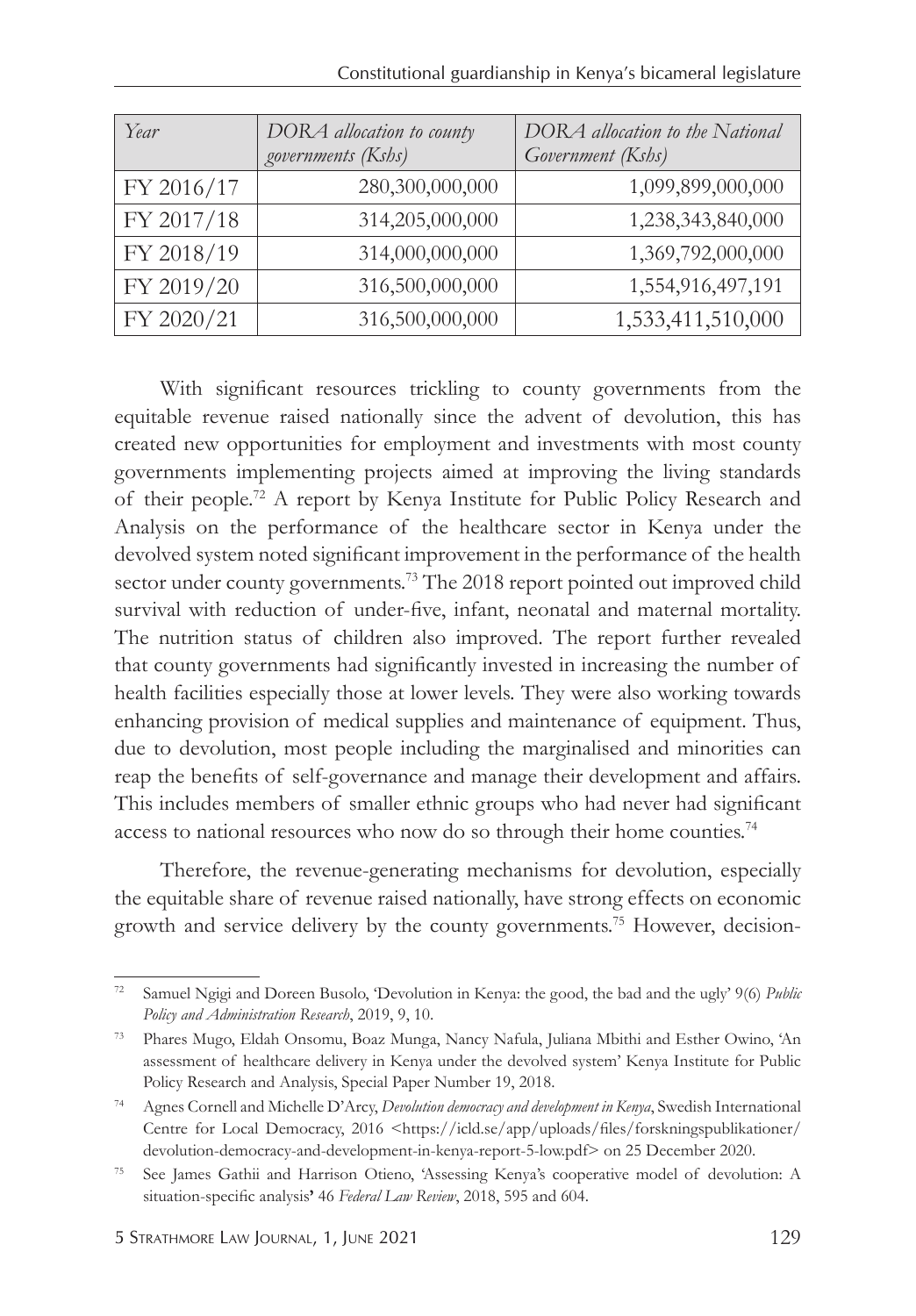makers within the national government (including at the National Treasury) perceive the transfer of resources and powers from the national level to the counties (a constitutional requirement) as a loss of power and control over resources. Thus, implementation has seen some shades of resistance in the transfer and management of resources and functions, and this can be attributed partly to the desire by some persons at the national level not to let go of control over resources and functions that have been devolved to the counties.76 Alive to this reality, the Council of Governors, through its Strategic Plan 2017-2022, pledged to 'intensify its commitment to promoting adequate financing for devolved functions as a matter of common interest for consideration by the county governments.'77

While the Constitution elaborates on the specific role the Senate has over the County Allocation of Revenue Bill which divides the county share of national revenue among counties, the Senate's role over the DORB that divides revenue between the national and county levels is not as explicit.<sup>78</sup> Accordingly, Mutakha Kangu proffers a holistic and purposive reading of the Constitution that views the DORB as crucial to the functioning of the devolved system of governance and thus, the Senate must have a say in the enactment of the bill.<sup>79</sup> Further, a bill that deals with the equitable sharing of revenue vertically within the meaning of Articles 202 and 203 is a bill concerning counties in whose consideration, debate and approval the Senate has a role to play.80 As persuasively argued by Kangu, the DORB should be classified as a Bill concerning counties because of two overlapping elements. First, it is a bill referred to in Chapter 12 of the Constitution affecting the finances of county governments, $81$  of which Article 218 forms a part. Second, the bill contains provisions affecting the functions and powers of the county governments.<sup>82</sup>

Despite this purposive reading of the Constitution that makes the Senate's involvement in the enactment of the DORB inevitable, the National Assembly insists that the Senate has no role in the enactment of the DORB. One of the

<sup>76</sup> Thomas Tödtling, Conrad Bosire and Ursula Eysin, *Devolution in Kenya: Driving forces and future scenarios*, Strathmore University Press, Nairobi, 2018, 20.

<sup>77</sup> Council of Governors, *Strategic plan 2017-2022*, 20, available at https://cog.go.ke/phocadownload/ reports/Council%20of%20Governors%20%20Strategic%20Plan%202017%20%E2%80%93%20 2022.pdf on 25 December 2020.

<sup>78</sup> See Article 217 and 218, *Constitution of Kenya* (2010).

<sup>79</sup> Mutakha Kangu, *Constitutional law of Kenya on devolution*, 360.

<sup>80</sup> Mutakha Kangu, *Constitutional law of Kenya on devolution*, 361.

<sup>81</sup> Mutakha Kangu, *Constitutional law of Kenya on devolution*, 361.

<sup>82</sup> Mutakha Kangu, *Constitutional law of Kenya on devolution*, 361.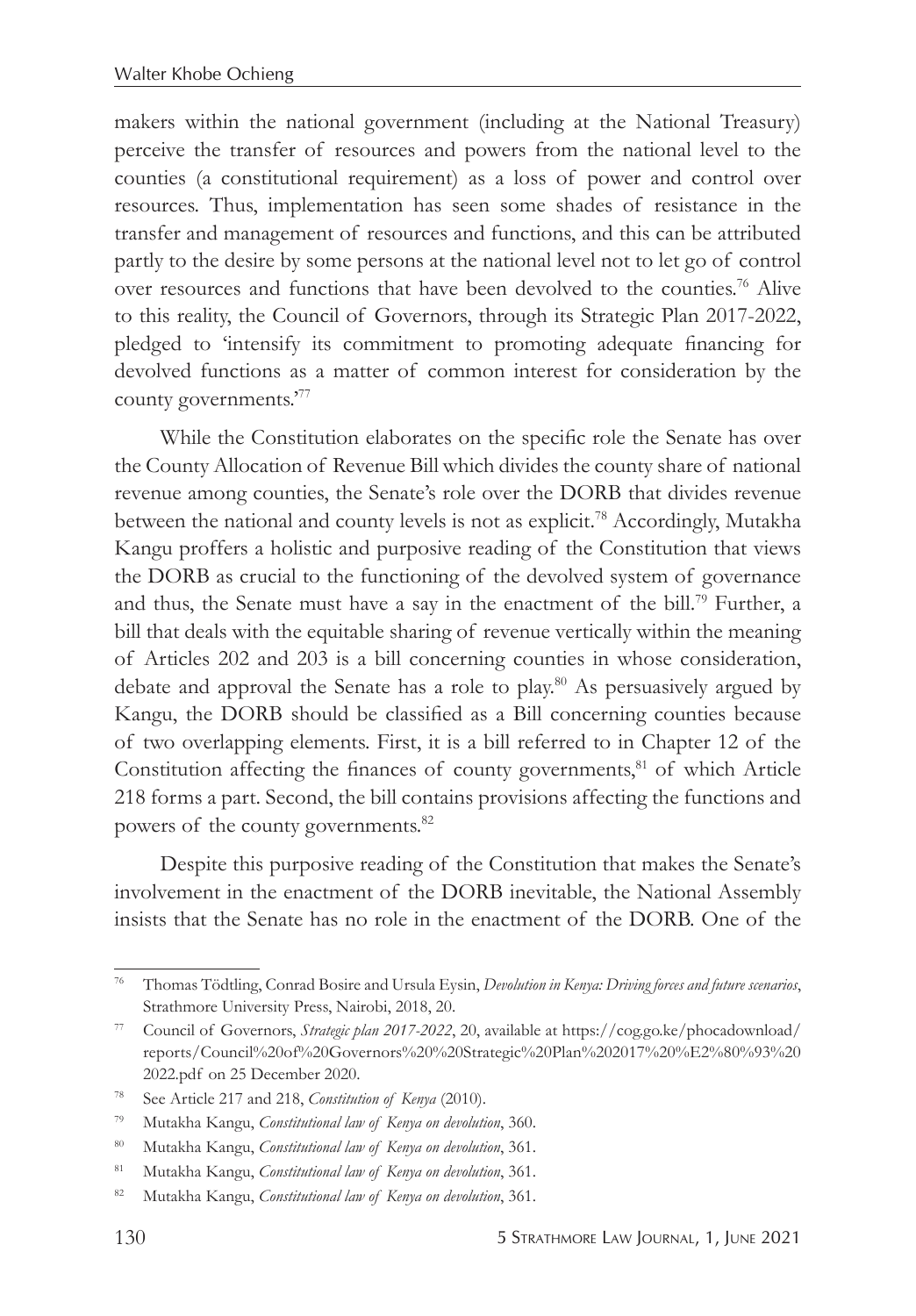driving forces of such insistence can be appreciated within the context of the implication of the DORB for allocation of funds to the National Government Constituencies Development Fund (NGCDF), which is controlled by members of the National Assembly.83 The NGCDF is a statutorily decentralised fund that caters for the implementation of the national government's functions at the constituency level, thus, running parallel to the structure of devolved governments.84 Significantly, in terms of its funding, the NGCDF consists of 'monies of an amount of not less than 2.5% of all the national government's share of revenue as divided by the annual DORA enacted pursuant to Article 218 of the Constitution.'85 Therefore, the DORB allocations to the counties affects the amount of monies allocated to the NGCDF, leading to attempts by the members of the National Assembly to ensure that they are in control of the DORB process to the exclusion of Senators, and, ultimately, that DORB allocations to the county governments do not reduce the amount of monies that will be allocated to the NGCDE<sup>86</sup>

Given the context of conflict between the two chambers, which is rooted in a struggle over the allocation of funds between the two levels of government, it is important that courts intervene when legislative principles on bicameralism are threatened. This is necessary when one takes into account the Senate's special place in the Kenyan constitutional system as the political custodian of the devolved system of government and given Kenya's constitutional history where the *Majimbo* system of government and the Senate were disbanded shortly after independence by the country's political elites in their quest for centralisation of power in an 'imperial' president.

# **3 The Judiciary as the guardian of the legislative mandate of the Senate**

Kenya has adopted a constitutional system model based on constitutional supremacy, which implies the concept of parliamentary subordination to the constitution as well as its own self-determined norms, thus, providing the theoretical grounding for judicial review of the legislative process. Since

<sup>83</sup> *National Government Constituencies Development Fund Act* (Act No. 30 of 2015).

<sup>84</sup> *See generally* Section 3, *NGCDF Act*.

<sup>85</sup> Section 4 (1) (a), *NGCDF Act*.

<sup>86</sup> *See generally* Nic Cheeseman, Gabrielle Lynch, and Justin Willis, 'Decentralisation in Kenya: The governance of governors' 54(1) *Journal of Modern African Studies*, 2016, 16-23.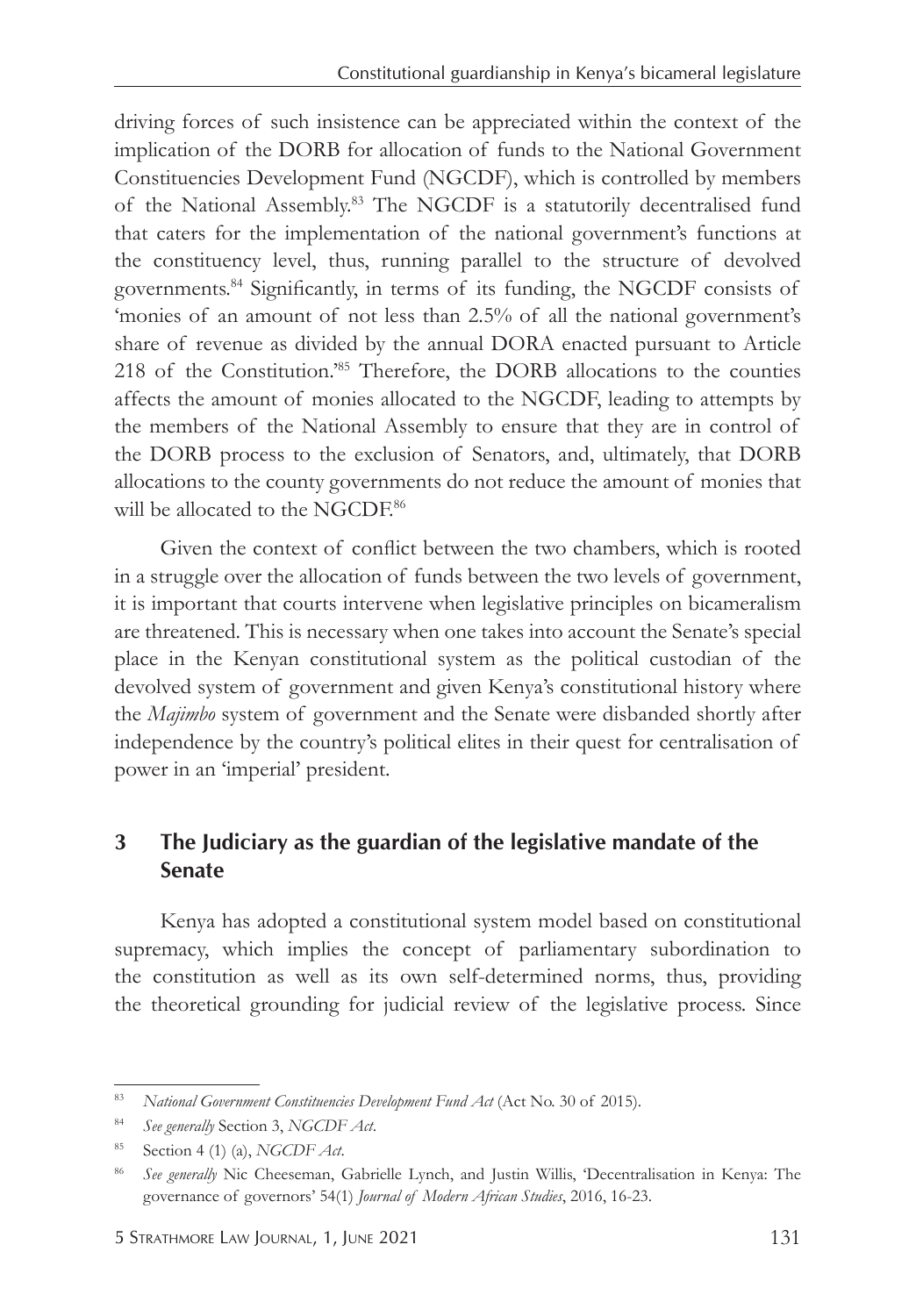Parliament is bound by the Constitution, $87$  it follows that a violation of a constitutional principle or rule prescribed therein, even if pertaining to the legislative process, renders parliament amenable to judicial review.<sup>88</sup> Through judicial review of the legislative process, courts determine the validity of statutes based on an examination of the procedure leading to their enactment.

Further, judicial review grants the courts the power to examine the legislative process regardless of the constitutionality of a statute's content and to invalidate an otherwise constitutional statute based solely on defects in the enactment process. In addition, judicial review of the legislative process does not preclude legislative re-enactment; it simply remits the invalidated statute to the legislature, which is free to re-enact the exact same legislation, provided that a proper legislative process is followed.

Moreover, it is a truism that constitutional provisions are deliberately broad, often ambiguous, at times contradictory and inevitably incomplete.89 Gerald Baier observed that constitutional provisions are 'never precise enough to cover all eventualities....The authors cannot foresee all the contingencies that an effective system of governance must confront.<sup>'90</sup> The problem of incompleteness is particularly acute in constitutions that establish quasi-federal and federal structures of government that are often political compromises. Indeed, the 'precise content of the federal bargain will necessarily be incomplete.<sup>'91</sup> Similarly, '[c]onstitutions often fail to address crucial issues of federalism.'92 As Adem Abebe argued, 'the establishment of mechanisms to facilitate the peaceful resolution of inevitable intergovernmental disputes is, therefore, imperative to any quasi-federal and federal construction.'93 Given these realities, the need for judicial intervention to settle constitutional controversies related to the system of devolved governance cannot be gainsaid.

<sup>87</sup> See the supremacy clause, Article 2(1), *Constitution of Kenya* (2010).

<sup>88</sup> Suzie Navot, 'Judicial review of the legislative process' 39(2) *Israeli Law Review,* 2006, 182 and 201.

<sup>89</sup> James Brudney, 'Recalibrating federal judicial independence' 64 *Ohio State Law Journal,* 2003, 149 and 175 (James comments that 'constitutional language is often imprecise or inconclusive, and the circumstances of its application often unanticipated or unforeseeable by its authors').

<sup>90</sup> Gerald Baier, *Courts and federalism: Judicial doctrine in the United States, Australia and Canada*, University of British Columbia Press, Vancouver, 2006, 11.

<sup>&</sup>lt;sup>91</sup> Daniel Halberstam, 'Comparative federalism and the role of the judiciary' in Gregory Caldeira, Daniel Kelemen and Keith Whittington (eds), *The Oxford handbook of law and politics,* Oxford University Press, Oxford, 2008, 142-143.

<sup>92</sup> Keith Rosenn, 'Federalism in the Americas in comparative perspective' 26(1) *The University of Miami Inter-American Law Review*, 1994, 1 and 21.

<sup>93</sup> Adem Abebe, 'Umpiring federalism in Africa: Institutional mosaic and innovations' 13(4) *African Studies Quarterly,* 2013, 53 and 55.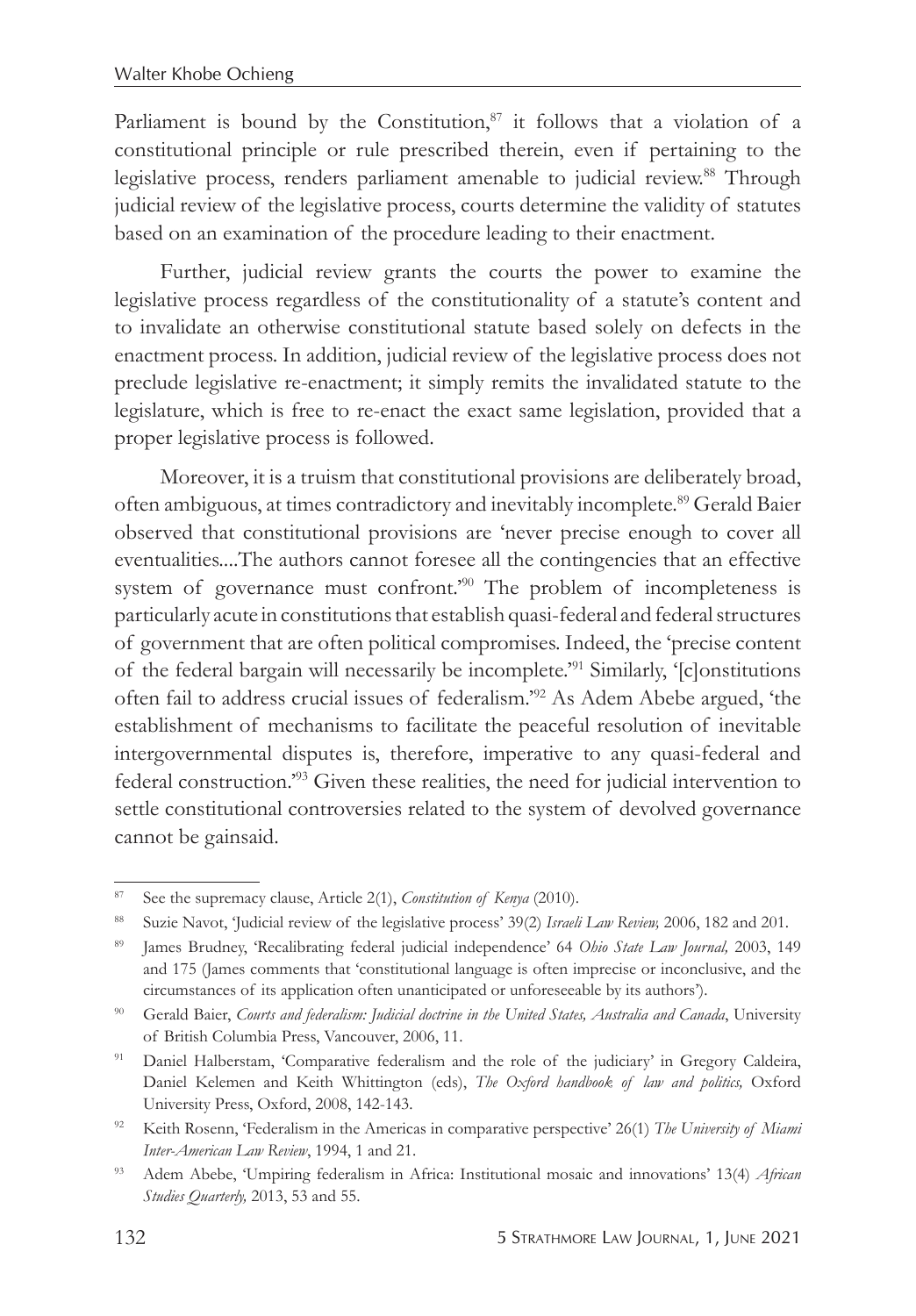It is in this context that Retired Chief Justice Willy Mutunga adopted Kelsenian rhetoric on the role of the courts as guardians of the constitutional promise of devolved governance and made it clear in his Separate Opinion in *Speaker of the Senate Advisory Opinion* that:

in interpreting the devolution [related constitutional] provisions, where contestations regarding power and resources arise, the Supreme Court should take a generous approach... by laying down the proper juridical structures consolidating the devolution-concept.<sup>94</sup>

Regarding the political role of the Senate in this 'commitment to protect' mandate, Mutunga added that:

Article 96 of the Constitution represents the *raison d'etre* of the Senate as "to protect" *devolution*. Therefore, when there is even a scintilla of a threat to devolution, and the Senate approaches the Court to exercise its advisory jurisdiction under Article 163(6) of the Constitution, the Court has a duty to ward off the threat. The Court's inclination would not be any different if some other State organ approached it. Thus, if the process of devolution is threatened, whether by parliamentary or other institutional acts, a basis emerges for remedial action by the Courts in general, and by the Supreme Court in particular.<sup>95</sup>

As will be shown below, the Supreme Court and the High Court have discharged the duty 'to ward off the threat' to devolution and the Senate. The courts have done this in the context of the recurrent supremacy battles between the Senate and the National Assembly centring on the role of the National Assembly vis-à-vis the Senate in the origin, consideration, and enactment of the DORBs. The next section focuses on how the Supreme Court and the High Court have mediated the inter-cameral conflict over the processing of bills.

#### *Resolution of inter-cameral conflict over the 2013 DORB*

The first major dispute between the two chambers related to the manner in which the annual Division of Revenue Bill for the financial year 2013–14 was passed. In this case, the Speaker of the National Assembly, after passing the DORB of 2013–14, handed it over to the Speaker of the Senate. The Senate sought to alter the DORB passed by the National Assembly by increasing the county share. However, the Speaker of the National Assembly ignored the Senate amendments and passed on the bill (as initially passed by the National Assembly) to the President for assent.

<sup>&</sup>lt;sup>94</sup> In the Matter of the Speaker of the Senate & another [2013] eKLR, para. 187 (Advisory Opinion No. 2 of *2013*).

<sup>95</sup> *Advisory Opinion No. 2 of 2013*, para. 190.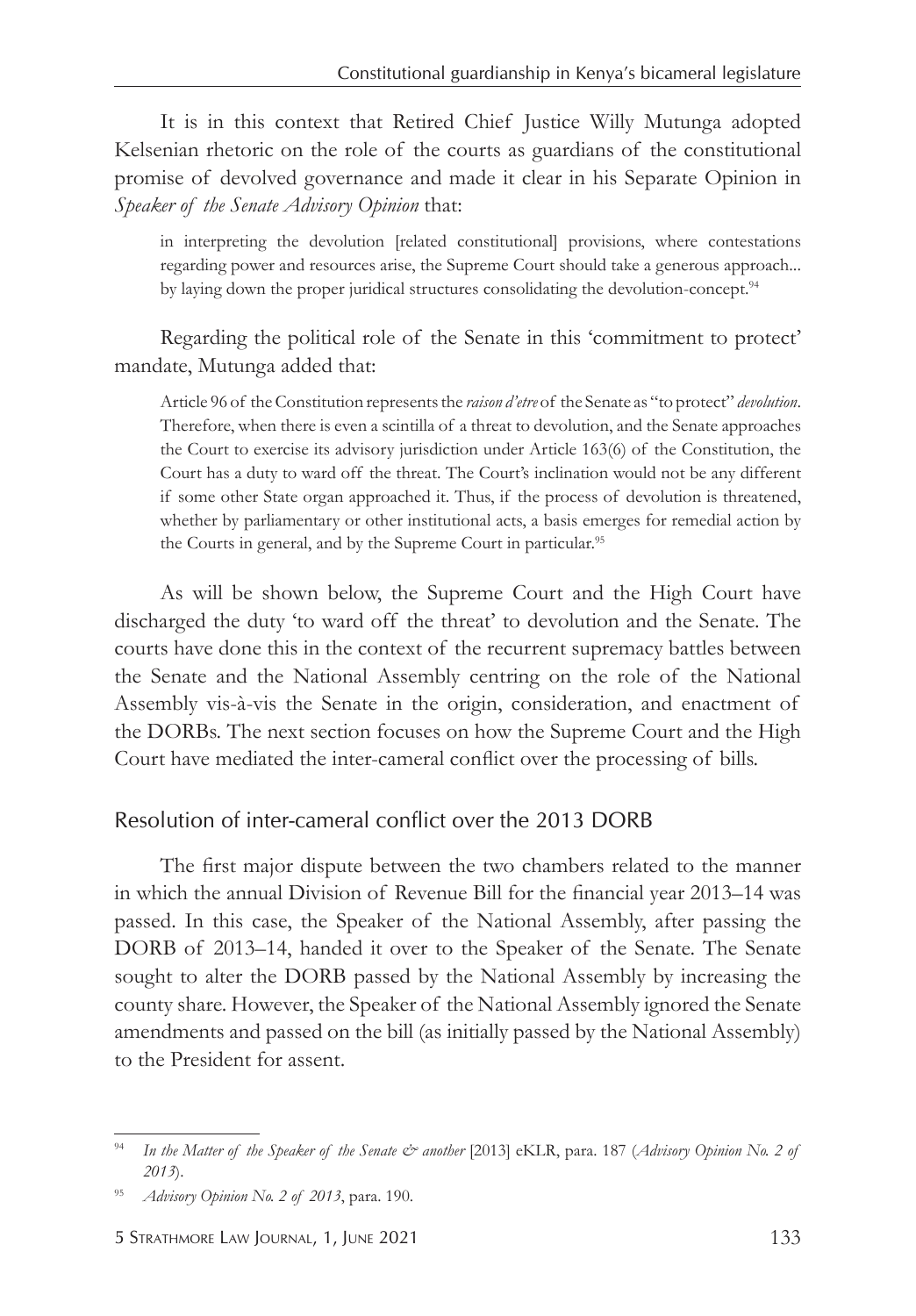As aforementioned, the Constitution provides that when there is a legislative deadlock between the two houses, a mediation team composed of equal numbers from each chamber is supposed to be constituted in order to develop a consensus bill. However, in this case, the President assented to the bill on the grounds that any further delay with the bill would affect budget implementation. Consequently, the Senate took the matter to the Supreme Court (through an advisory opinion) and the Court ruled (with one judge dissenting) that the DORB is a bill affecting counties and the Senate has a role to debate and vote on the bill.<sup>96</sup>

The Supreme Court held that 'neither Speaker may to the exclusion of the other, determine the nature of the bill' for that would inevitably result in usurpations of jurisdictions, to the prejudice of the constitutional principle of harmonious interplay of state organs.<sup>97</sup> Further, the Supreme Court concluded that the enactment of the DORB and the County Allocation of Revenue Bill was a shared mandate between the two chambers.<sup>98</sup> In order for devolution to be realised there is need for cooperation and consultation between the two chambers. The Supreme Court held that the DORB 2013 was an instrument essential to the functioning of the county government, hence, was a bill concerning the county government.<sup>99</sup> It recommended that in future the two chambers should engage in mediation. The Supreme Court was categorical that the extent of the Senate's role in the legislative process begun immediately the two Speakers jointly communicated to each other for concurrence to determine whether the bill was one concerning county government.

Between 2014 and 2018, the Senate was involved in enacting the DORB in compliance with the Supreme Court's advisory opinion. However, attempts to by-pass the Senate in the processing of the DORB recurred in 2019.

# *Resolution of inter- cameral conflict over the 2019 DORB*

On 15 July 2019, the Council of Governors and all the 47 county governments, approached the Supreme Court seeking an advisory opinion pursuant to Article 163(6) of the Constitution. The Supreme Court adjudicated two questions relevant to the issue of inter-cameral conflict between the two chambers of Parliament: first, what happens when the National Assembly and the Senate fail to agree over the DORB, thereby triggering an impasse? Secondly,

<sup>96</sup> *Advisory Opinion No 2 of 2013*.

<sup>97</sup> *Advisory Opinion No. 2 of 2013*, para. 143.

<sup>98</sup> *Advisory Opinion No. 2 of 2013*, para. 87.

<sup>99</sup> *Advisory Opinion No. 2 of 2013*, para. 148.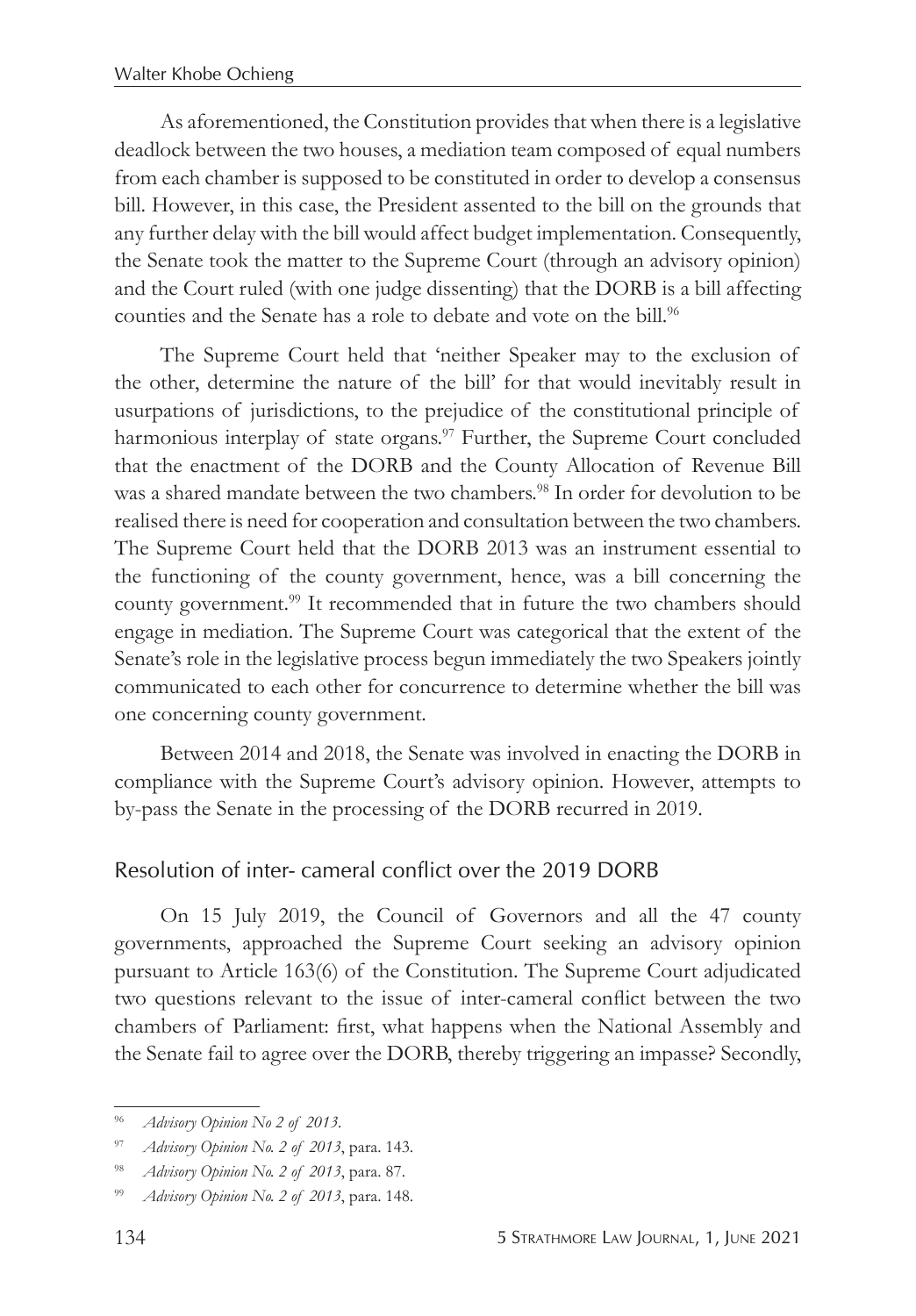can the National Assembly enact an Appropriation Act prior to the enactment of a Division of Revenue Act?

On the first question, a brief recount of the factual context leading to impasse between the two Houses of Parliament is instructive. During the 2019 budgetary cycle, the Senate rejected the first DORB passed by the National Assembly on 26 March 2019. The mediation process that was triggered by the said rejection did not yield any concurrence between the houses, hence the impasse. This impasse lasted until July 2019, when both the National Assembly and Senate republished their versions of the bill. For good measure, the Senate's version of the bill was also rejected by the National Assembly on 8 August 2019, triggering another round of mediation. On 16 September 2019, the Supreme Court was informed that the two houses had finally agreed on a mediated version of the DORB, which was eventually passed into law.<sup>100</sup> By the time the impasse was resolved, the country was three months into the Financial Year of 2019/2020.<sup>101</sup> Needless to say, the stalemate not only led to delayed exchequer releases to the counties, but also seriously affected their budgetary and programme implementation cycles.<sup>102</sup>

In response to the arguments by both the Attorney General and the Speaker of the National Assembly, 'urging the Supreme Court to exercise restraint, and avoid delving into political and budgetary disputes,' the Majority held that it 'was not confronted with a case of judicial over-reach, but a real constitutional crisis, which if not resolved judicially, had the potential to cripple the operations of the entire system of devolved governance.'103 Besides, when the case was initially presented to the Supreme Court it exercised 'extreme restraint by urging the two houses to undertake their constitutional responsibilities through mediation under Article 113 of the Constitution.'104

On the first question, the majority proceeded to hold that when an impasse occurs due to the failure of the mediation process, the National Assembly should authorise the withdrawal of money from the Consolidated Fund notwithstanding the failure to pass a Division of Revenue Act for purposes of meeting the expenditure necessary to carry on the services of the county governments.105 Furthermore, the percentage of the money to be withdrawn should be based

<sup>&</sup>lt;sup>100</sup> *Council of Governors*  $\dot{\mathcal{O}}$  *47 others v Attorney General*  $\dot{\mathcal{O}}$  *3 others (Interested Parties); Katiba Institute*  $\dot{\mathcal{O}}$  *2 others (Amicus Curiae) [2020]* eKLR, para. 65 (*Advisory Reference No. 3 of 2019*).

<sup>101</sup> *Advisory Reference No. 3 of 2019*, para. 66.

<sup>102</sup> *Advisory Reference No. 3 of 2019*, para. 66.

<sup>103</sup> *Advisory Reference No. 3 of 2019*, para. 67.

<sup>104</sup> *Advisory Reference No. 3 of 2019*, para. 67.

<sup>105</sup> *Advisory Reference No. 3 of 2019*, para. 80.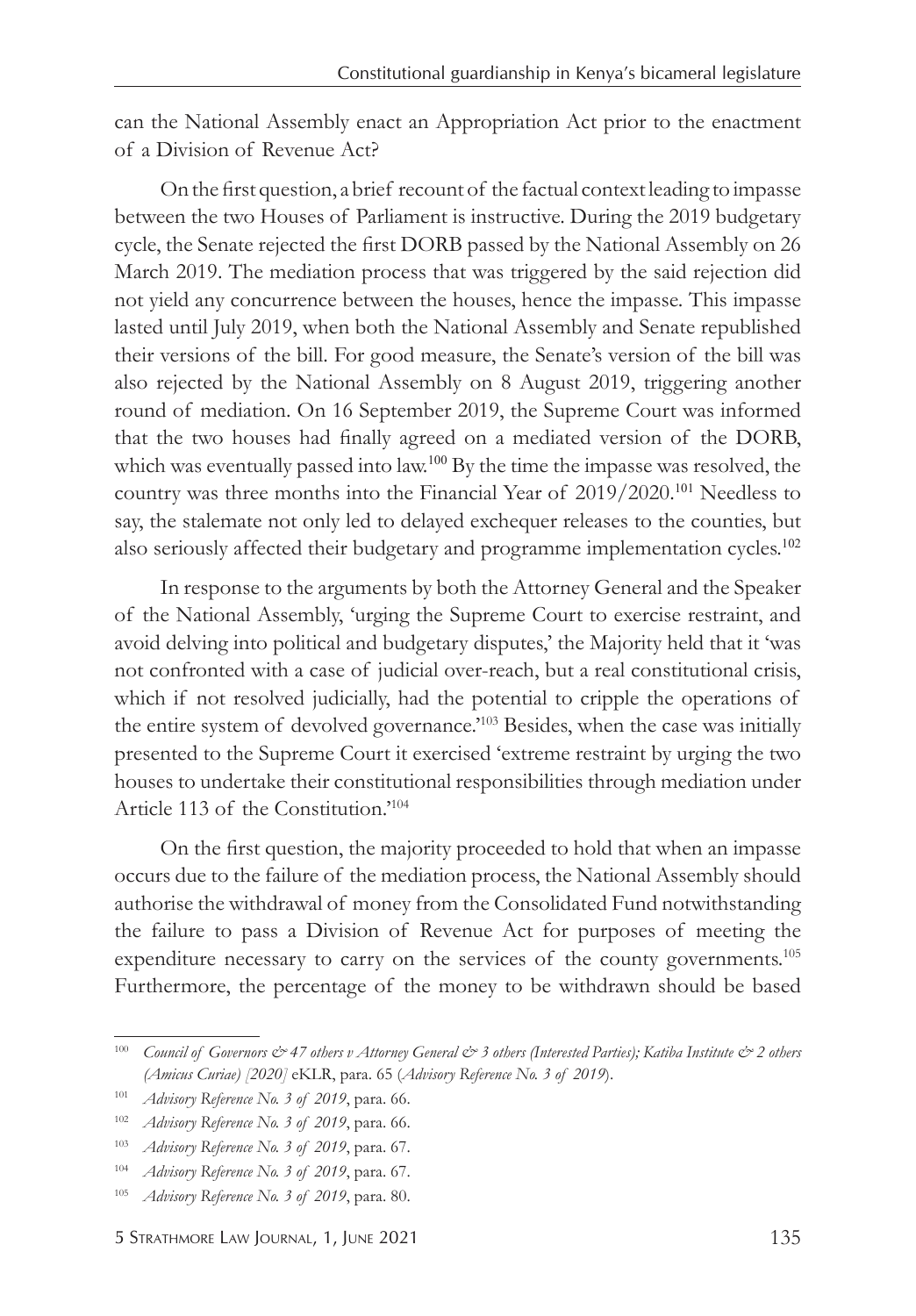on the equitable allocation to counties in the Division of Revenue Act of the preceding financial year. In keeping with the spirit of Article 222(2)(b) of the Constitution, the money withdrawn should be 50% of the total equitable share allocated to the counties in the Division of Revenue Act.<sup>106</sup>

Notably, the dissenting Judge, Justice Njoki Ndung'u, adopted the view that in most jurisdictions where a deadlock or impasse between the two houses exists, the house with veto powers, which is the house that originates the DORB makes the final determination. Also, in other democratic and bicameral jurisdictions, the DORB is considered to be a money bill and, therefore, the legislative processes that apply to money bills apply to it.107 She took the position that the Supreme Court had overstepped its bounds by allocating to the Senate a role which the drafters of the Constitution had neither envisioned nor anticipated; the role of participating as an equal partner to the National Assembly in the legislative processes regarding the DORB.108 It is noteworthy that, in the context of the inter-cameral conflicts between the houses of parliament, had the dissenting opinion been adopted by the court, the role of the Senate would have been greatly diminished as it would lead to a position where the National Assembly can ignore the views of the Senate in the process of division of revenue for the national and county governments.

Before the resolution of the impasse, the National Assembly enacted the Appropriation Bill, which had the potential of unlocking funds from the Consolidated Fund for expenditure by the national government while the counties remained in limbo as long as the impasse over the DORB persisted.109 This was the basis of the second question on whether the National Assembly could enact an Appropriation Bill prior to the enactment of the DORB.

The majority held that the Appropriation Bill cannot be introduced in the National Assembly, unless the estimates of revenue and expenditure have been approved and passed. Secondly, the Appropriation Bill comes to life after the DORB since the latter would already have been introduced into Parliament at least two months before the end of the financial year. Thirdly, the estimates of revenue and expenditure must logically be based on or at the very least be in tandem with the equitable share of revenue due to the national government, as provided for in the DORB. Fourthly, the Appropriation Bill must be based on the equitable share of revenue due to the National Government as provided

<sup>106</sup> *Advisory Reference No. 3 of 2019*, paras. 81 – 82.

<sup>107</sup> *Advisory Reference No. 3 of 2019*, para. 168.

<sup>108</sup> *Advisory Reference No. 3 of 2019*, para. 169.

<sup>109</sup> *Advisory Reference No. 3 of 2019*, para. 96.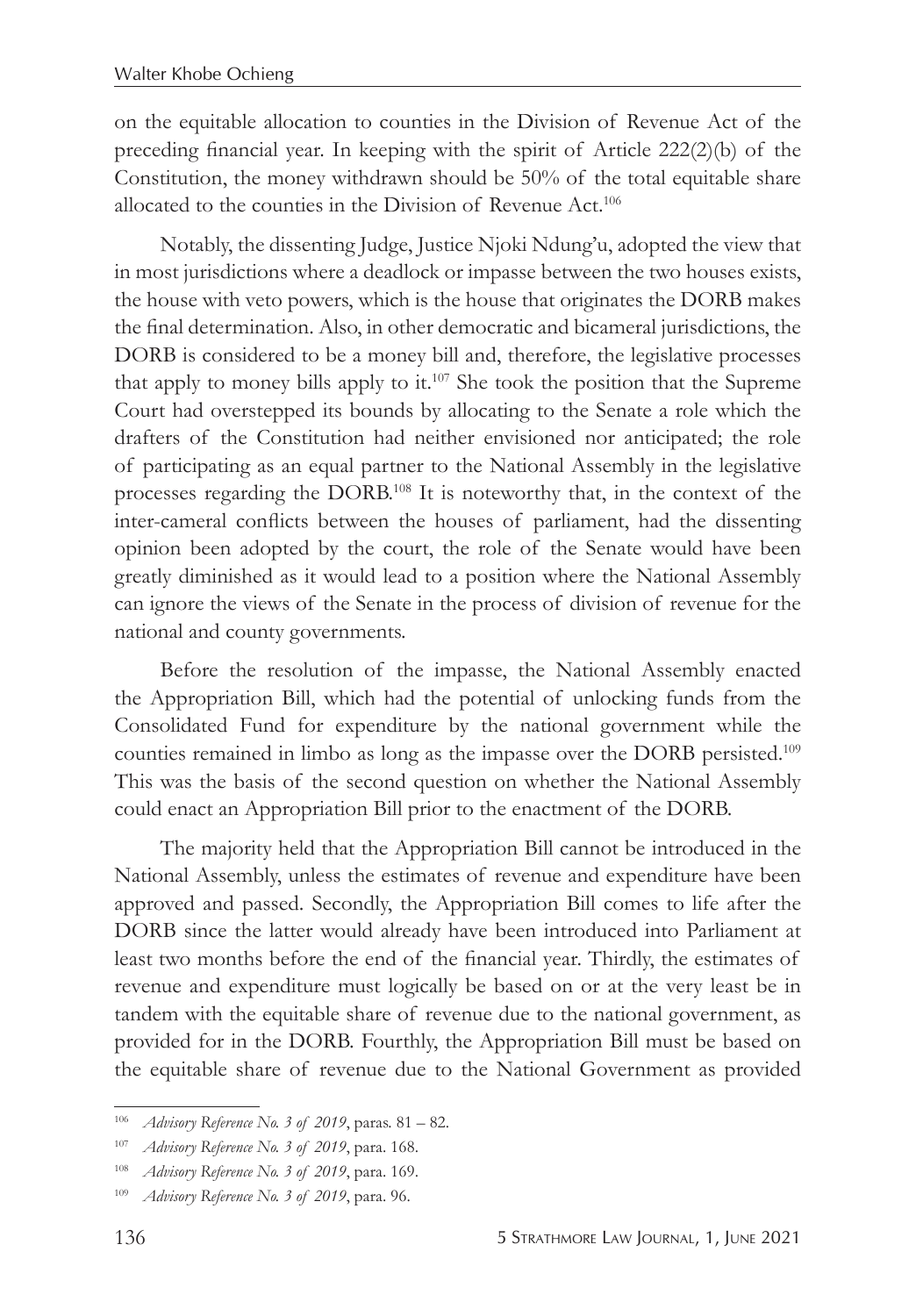for in the Division of Revenue Act.110 It follows that in an ideal situation, the enactment of an Appropriation Bill cannot precede the enactment of a Division of Revenue Act.<sup>111</sup>

This conclusion by the Supreme Court guaranteed that the National Assembly can never by-pass the Senate in the process of allocating revenue between the national and county governments. It means that the DORB is the anchor of the budgetary process and in that budgetary process, the input and concurrence of the Senate is mandatory. This finding significantly enhances the power of the Senate in the power balance between the two houses of Parliament. Yet still, besides the DORB, the exclusion of the Senate in the law-making process and the failure by the Speaker of the National Assembly to engage the Speaker of the Senate to determine whether a bill concerns county governments persists and such exclusion made for a High Court case in 2019 discussed in the next section.

## *Constitutional Petition No. 284 of 2019 (consolidated with 353 of 2019)*

In this consolidated petition to the High Court filed by the Senate and the Council of Governors, the Senate alleged that on diverse dates between 2017 and 2019, the National Assembly passed a total of 23 Acts of Parliament without the Senate's input and unilaterally forwarded 15 others to the Senate without complying with Article 110(3) of the Constitution. The Council of Governors also alleged that the amendments by the National Assembly to Section 4 of the Kenya Medical Supplies Authority Act (2013) without the input of the Senate was unconstitutional. In addition to the contested statutes, the petitioners contended that an amendment by the National Assembly to Standing Orders No. 121 was inconsistent with Article 110(3).

The High Court found that the 23 legislations were unconstitutional on the basis that they were enacted by the National Assembly without the input of the Senate.112 In addition, the High Court found that the 23 legislations and the amendments to Section 4 of the Kenya Medical Supplies Authority Act were enacted in violation of Article 110(3) of the Constitution, which obligates the Speakers of the National Assembly and Senate to jointly resolve any question as to whether a bill concerns counties, and if it is, whether it is a money bill or ordinary bill. Lastly, the High Court held that the National Assembly's Standing

<sup>110</sup> *Advisory Reference No. 3 of 2019*, para. 99.

<sup>111</sup> *Advisory Reference No. 3 of 2019*, para. 100.

<sup>&</sup>lt;sup>112</sup> *Senate of the Republic of Kenya*  $\dot{\mathcal{O}}$  *4 others v Speaker of the National Assembly*  $\dot{\mathcal{O}}$  *another; Attorney General*  $\dot{\mathcal{O}}$ *7 others (Interested Parties)* [2020] eKLR (*Petitions Nos 284 and 353 of 2019*).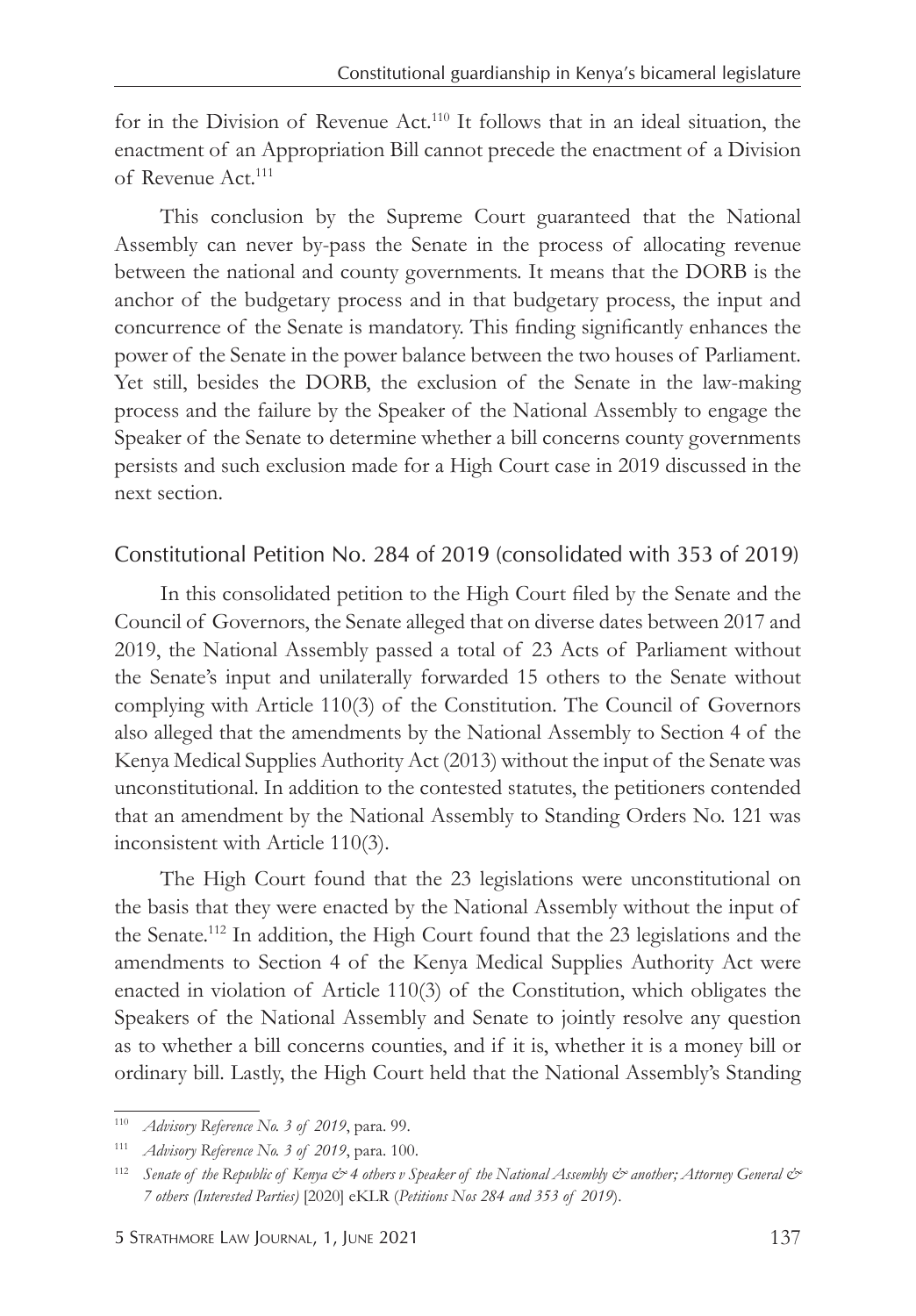Order No. 121(2), which purported to give the Speaker of the National Assembly the sole prerogative of determining whether a bill concerns county governments, was not only mischievous but unconstitutional.<sup>113</sup>

The High Court affirmed the Supreme Court's position that the concurrence of the Speakers of the two houses on whether a bill concerns county governments is a mandatory preliminary step in the legislative process.<sup>114</sup> Notably, the High Court referred to the Supreme Court judgement on the resolution of the conflict on the 2013 DORB, where the Supreme Court averred:

It is quite clear…that the business of considering and passing of any Bill is not to be embarked upon and concluded before the two Chambers, acting through their Speakers, address and find an answer for a certain particular question: What is the nature of the Bill in question. The two Speakers, in answering that question, must settle three sub-questions – before a Bill that has been published, goes through the motions of debate, passage, and final assent by the President. The sub-questions are:

- a. is this Bill concerning county government? And if it is, is it a special or an ordinary bill?
- b. is this a bill not concerning county government?
- c. is this a money Bill?

How do the two Speakers proceed, in answering those questions or subquestions? They must consider the content of the Bill. They must reflect upon the objectives of the Bill. This, by the Constitution, is not a unilateral exercise. And on this principle, it is obvious that the Speaker of the National Assembly by abandoning all engagement or consultation with the Speaker of the Senate, and proceeding as he did in the matter before this Court, had acted contrary to the Constitution and its fundamental principles regarding the harmonious motion of State institutions.<sup>115</sup>

Further, the High Court reiterated the Supreme Court's stance in the 2013 DORB case that 'any disagreement on the nature of a bill should be harmoniously settled through mediation.' In the 2013 DORB case, the Supreme Court, appreciating that although the Senate has been 'entrusted with a less expansive legislative role than the National Assembly,' stated that a broad purposive reading of the Constitution reveals that:

<sup>113</sup> *Petitions Nos 284 and 353 of 2019*, para. 128.

<sup>114</sup> See Waikwa Wanyoike, 'The senate case: Why High Court nullified 23 laws' The Star, 15 November 2020, https://www.the-star.co.ke/siasa/2020-11-15-the-senate-case-why-high-court-nullified-23-laws / on 25 December 2020.

<sup>115</sup> *Petitions Nos 284 and 353 of 2019*, para. 116.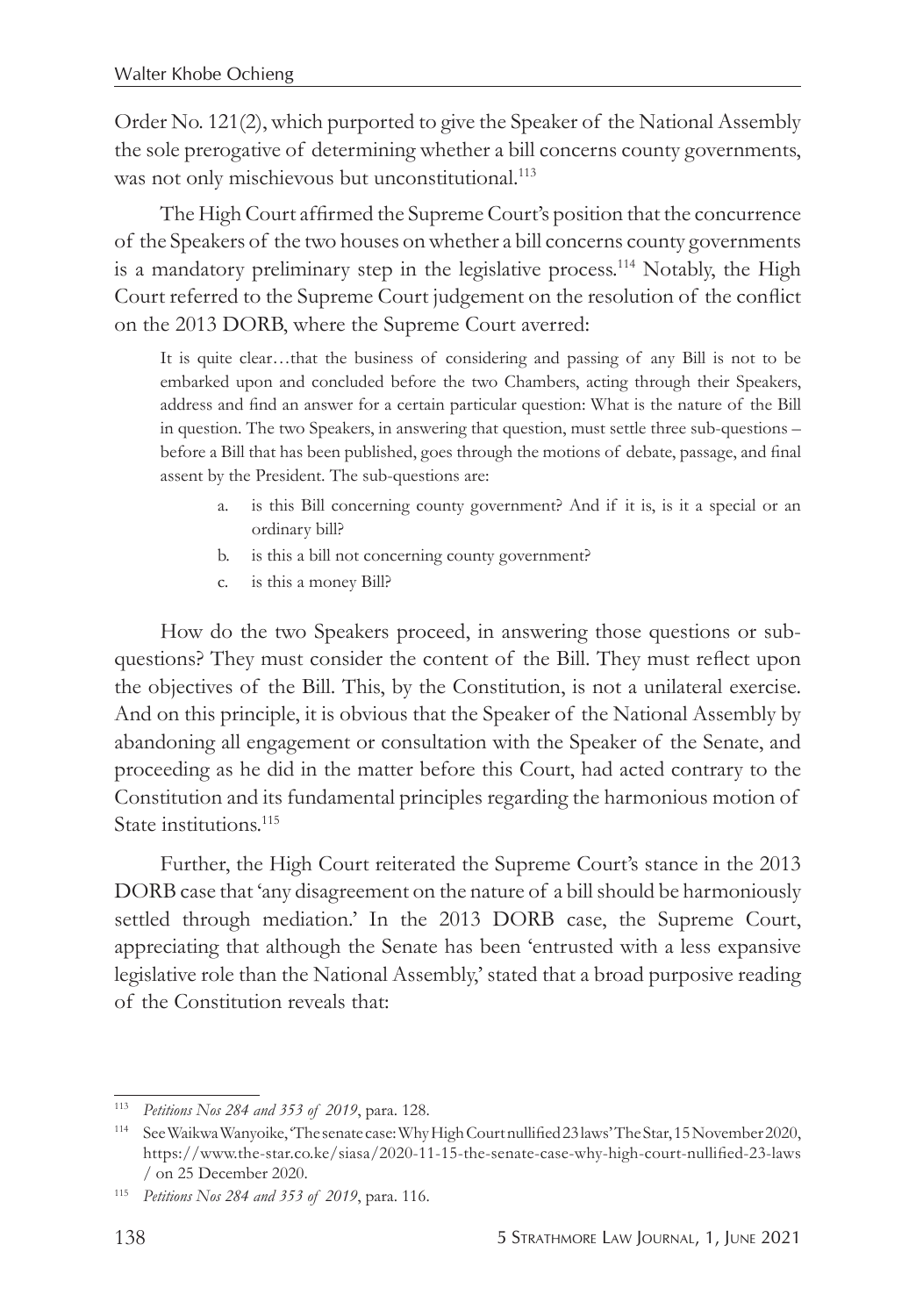An obligation was thus placed on the two Speakers, where they could not agree between themselves, to engage the mediation mechanism. They would each be required to appoint an equal number of members, who would deliberate upon the question, and file their report within a specified period of time. It was also possible for the two Chambers to establish a standing mediation committee, to deliberate upon and to resolve any disputes regarding the path of legislation to be adopted for different subject-matters.<sup>116</sup>

In conclusion, both the Supreme Court and the High Court have intervened in inter-cameral conflicts and in so intervening affirmed the mandatory nature of the constitutional obligation imposed on the two Speakers to engage and come to an agreement on whether a bill concerns county governments. The courts have also pointed out the need for the two chambers to use the mediation process to resolve any conflicts between the two chambers.

#### **4 An assessment of the courts' intervention in inter-cameral conflicts**

The Kelsen-Schmitt debate pitted two divergent views on either political constitutionalism or legal constitutionalism as the ideal model for protecting constitutionalism in a polity. In the context of judicial intervention in the workings of the legislature, Schmittian political constitutionalism finds its support in representative democracy, which gives rise to institutional fidelity to parliament and the doctrine of parliamentary sovereignty.<sup>117</sup> Kelsenian legal constitutionalism, in contrast, identifies the primacy of the protection of constitutional rights and principles leading to the view that external limitations on parliament, must exist through judicial oversight of the legislature.<sup>118</sup>

This debate also plays out in the contrasting positions with respect to the application of separation of powers and the political question doctrine in the adjudication of inter-cameral conflicts in Kenya's bicameral legislature. Among the most important roles that courts play in political systems is that of determining boundaries of political power among various agencies of government as well as between government and private citizens. It is in fact a truism that framing or interpreting modern constitutions has been fascinated by the idea of splitting up political power under the doctrine of separation of powers.<sup>119</sup> In Kenya's case,

<sup>116</sup> *Petitions Nos 284 and 353 of 2019*, para. 116.

<sup>117</sup> *See* Panu Minkkinen, 'Political constitutionalism versus political constitutional theory: Law, power, and politics' 11(3) *International Journal of Constitutional Law*, 2013, 585-610.

<sup>118</sup> Erin Delaney, 'Judiciary rising: Constitutional Change in the United Kingdom' 108(2) *North-western University Law Review*, 2014, 543 and 545.

<sup>119</sup> Murphy WF and Tanenhaus J, *Comparative constitutional law: Cases and commentaries*, St. Martin's Press, New York, 1977, 101.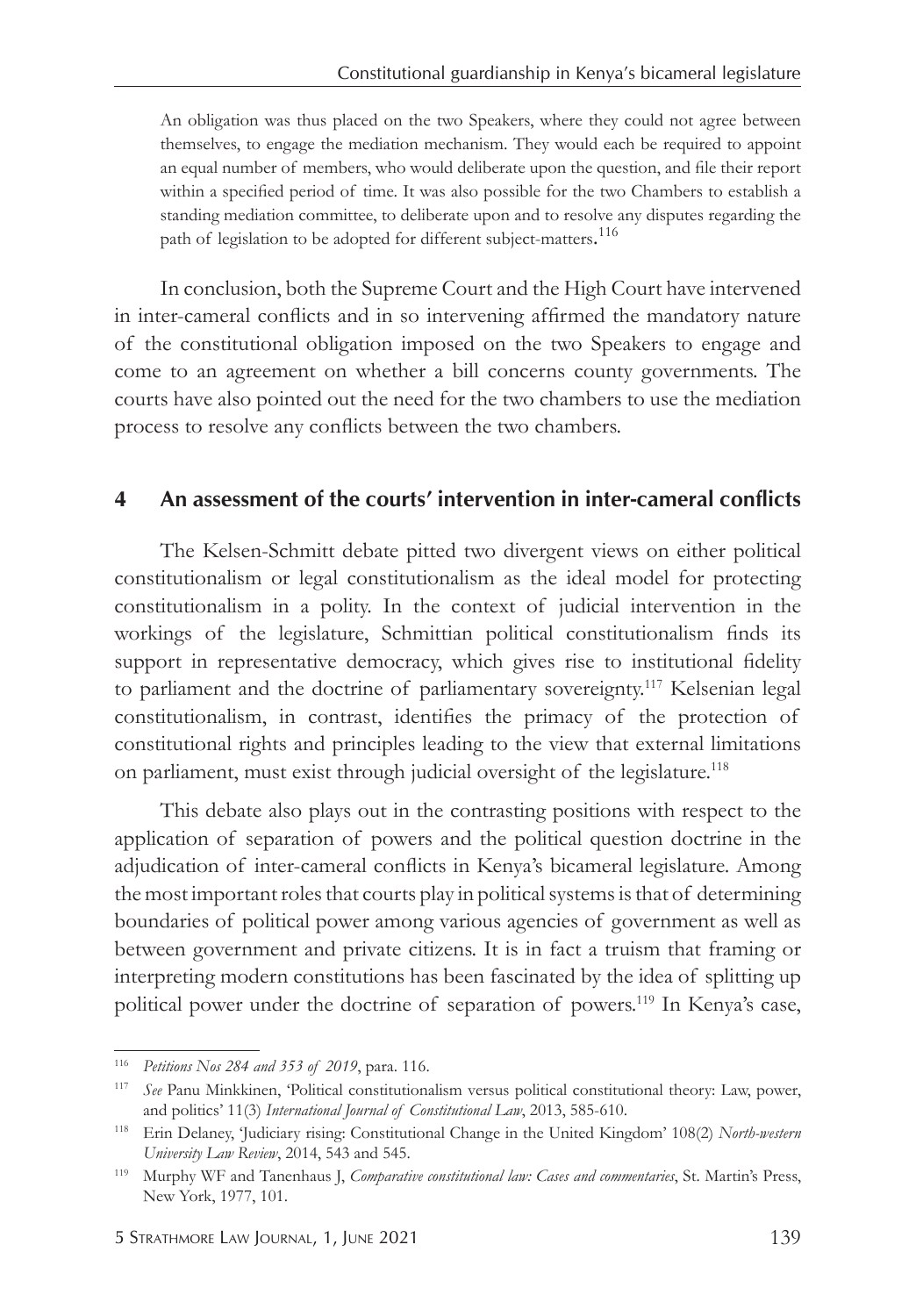it is this role of enforcing the horizontal separation of powers between two chambers of Parliament that the Supreme Court and the High Court have been invited to undertake in conflicts over the enactment of the DORBs. The choice between these two competing normative and descriptive theories animates the different stance taken by the Senate and courts on the one hand and the National Assembly and the dissenting judge at the Supreme Court (Justice Njoki Ndung'u) on the other hand.

The conferral of a novel advisory jurisdiction with respect to institutional conflicts related to the system of devolved governance on the Supreme Court<sup>120</sup> and an explicit judicial review mandate to the High Court with respect to questions 'relating to constitutional powers of state organs in respect of county governments and any matter relating to the constitutional relationship between levels of government<sup>121</sup> indicates an embrace of Kelsenian legal constitutionalism. This has accorded Kenyan courts a governance role, which has seen the courts gain power in resolving institutional tensions that are central to the workings of the constitutional order. The courts' exercise of this function with regards to determining the constitutional validity of attempts to by-pass the Senate in the processing of the DORBs, has affirmed the courts' 'guardianship mandate' in the Kelsenian sense over all state organs, including parliament.<sup>122</sup>

Kenyan courts have a textual basis for intervention in inter-cameral disputes contrary to the assertions by the dissenting judge in the Supreme Court's 2013 advisory reference. Justice Njoki argued that the Supreme Court should invoke the 'passive virtues' argument – as advocated by the American theorist Alexander Bickel–123 to avoid resolving what she saw as political questions. However, the majority rightly viewed their duty as determining all constitutional questions brought before them, in order to achieve constitutional clarity and uphold the rule of law. Moreover, the majority's position was adopted by the High Court in 2019. Through this intervention in inter-cameral conflicts, the courts carved out a role as central actors in democratic governance. This means that its adjudication

<sup>120</sup> Article 163(6), *Constitution of Kenya* (2010).

<sup>121</sup> Article 165(d)(iii), *Constitution of Kenya* (2010).

<sup>122</sup> Joseph Oloka-Onyango, *When courts do politics: Public interest law and litigation in East Africa*, Cambridge Scholars Publishing, Newcastle upon Tyne, 2017, 7-8. *See also* Jutta Limbach, 'The concept of the supremacy of the constitution' 64(1) *Modern Law Review*, 2001, 1 (Joseph asserts that 'the scope of the principle [of supremacy of the constitution] becomes clear if we reformulate it thus: the supremacy of the constitution means the lower ranking of statute; and that at the same time implies the lower ranking of the legislature').

<sup>123</sup> For an illuminating recent analysis of Bickel's theory, see Erin Delaney, 'Analyzing avoidance: Judicial strategy in comparative perspective' 66(1) *Duke Law Journal*, 2016, 1.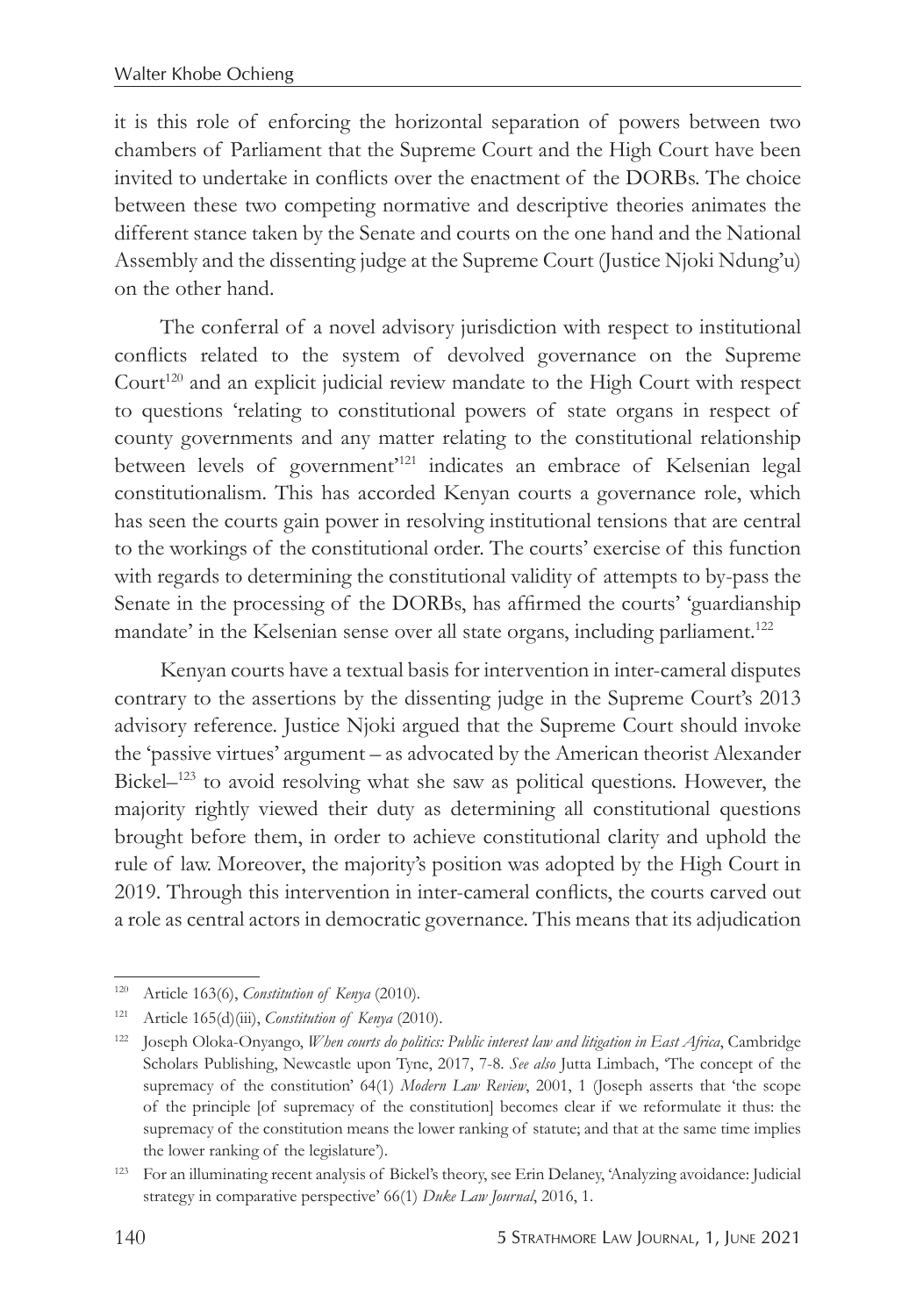extends into the political sphere, given that the enactment of the DORBs is a political process.124

The Constitution embraces a co-operative quasi-federalism model<sup>125</sup> raising the expectation that most devolution-related conflicts will be resolved through political means. This is akin to Schmittian political constitutionalism that avoids frequent judicial intervention in devolution-related disputes. To illustrate, Article 110 on determining bills concerning counties envisages that a good faith engagement by the two Speakers can mediate inter-cameral conflicts obviating the need for judicial intervention. Additionally, as shown above, the courts have stressed that even where the two Speakers fail to agree, Article 113 establishes an intra-legislature dispute resolution mechanism between the two chambers, namely, a mediation committee to resolve deadlocks over contentious bills between the two chambers.

The Senate's tendency over the years to seek judicial resolution has thwarted the Shmittian political constitutionalism expectation. The intra-legislature process has failed due to the Senators' view of an attempt at 'power grab' of its legislative mandate by the National Assembly and its Speaker. The tendency could stymie any hope of building the institutional capacity of the legislature to manage and resolve inter-cameral conflicts. Within this context, given that the legislative process is in essence a political process, it is not good practice for the Senate to seek judicial intervention whenever the National Assembly disregards the its view unduly. Judicial intervention, though permissible, should be a measure of last resort in the resolution of inter-cameral conflicts.

The recurring nature of the inter-cameral conflicts, despite previous judicial intervention setting out the constitutional pathway for engagement between the chambers, suggests that legal constitutionalism has not been fully embraced. In any case, it is a truism that the judiciary must accrue a certain amount of institutional and political credibility before legal constitutionalists can realistically expect that the National Assembly will accept any decision limiting its powers.<sup>126</sup>

<sup>124</sup> Walter Khobe, 'Rebel without a cause? Justice Njoki Ndung'u's legacy of dissent and the doctrine of separation of powers' 41 *The Platform*, 2019, 24.

<sup>125</sup> Article 6(2) of the Constitution provides: 'The governments at the national and county levels are distinct and inter-dependent and shall conduct their mutual relations on the basis of consultation and cooperation'.

<sup>&</sup>lt;sup>126</sup> See, in this regard, that the US Supreme Court first established the Court's power of judicial review over Acts of Congress in 1803, see *Marbury v Madison* (1803), The Supreme Court of the United States. But this horizontal judicial review was contentious and debated well into the twentieth century. See Charles Haines, *The American doctrine of judicial supremacy*, 2ed, University of California Press, Berkeley, California, 1959, 1-19.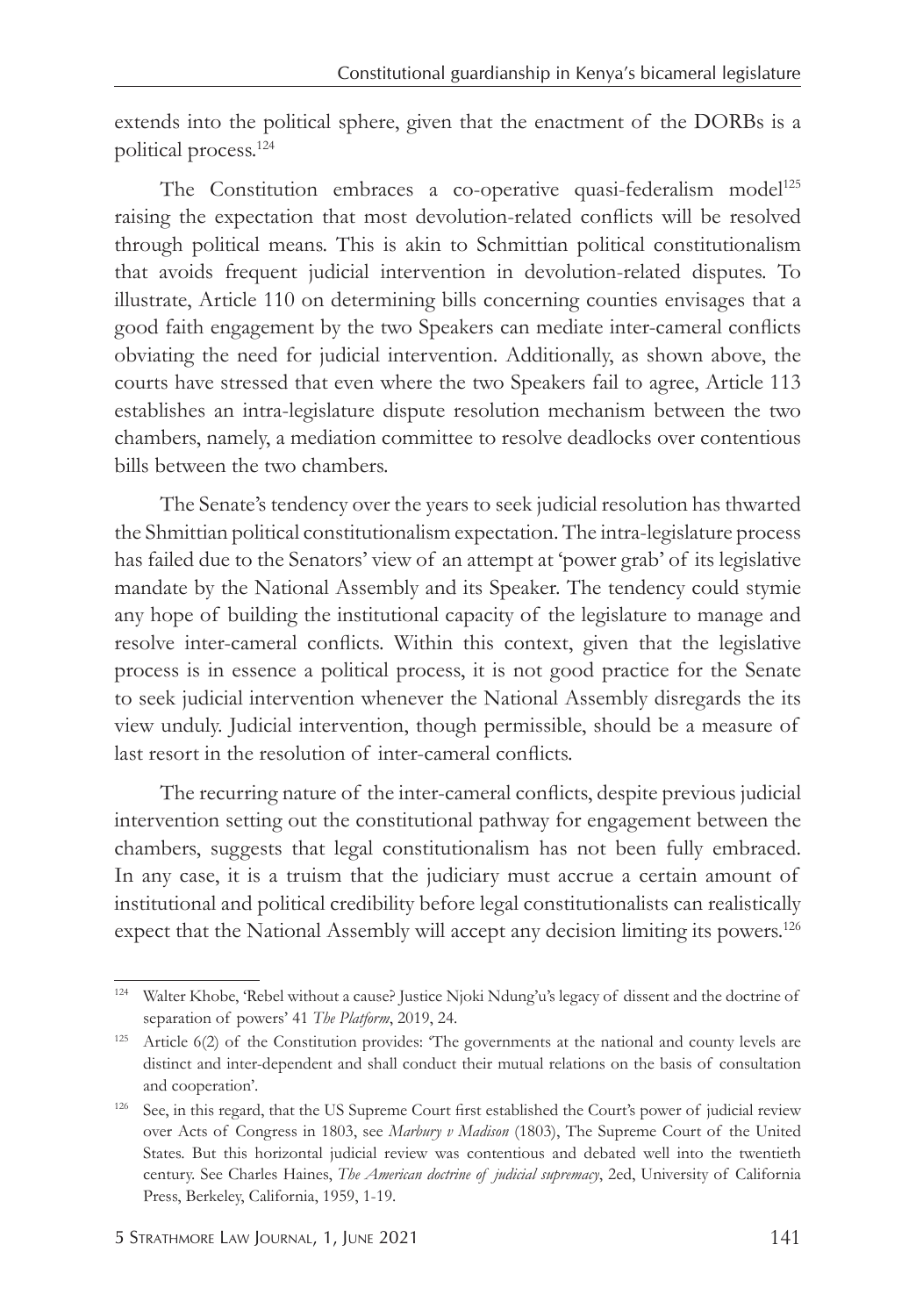Thus, it would be wise for Kenyan legislative chambers (especially the Senate) to explore alternative dispute resolution as a means for settlement of inter-cameral conflicts.

Article 189(4) and Section 35 of the Intergovernmental Relations Act (2012) advocate alternative dispute resolution (including negotiation, mediation and arbitration) of devolution-related conflicts, hence, prioritising political settlement over judicial intervention with respect to disputes between the two levels of government. The implication is that 'political' institutions, including the Council of Governors, the Attorney General, the National Treasury, and the Intergovernmental Relations Technical Committee, need to be roped in when resolving the inter-cameral conflicts between the legislative chambers where the intra-legislature mediation process has failed. Thus, these 'political' institutions would serve as an alternative site for inter-cameral mediation. For example, a dispute between county governments and the national government over the constitutionality of the 2016 DORA was partly resolved through mediation under the aegis of the Intergovernmental Relations Technical Committee.<sup>127</sup>

Under the terms of the Constitution, the Supreme Court and the High Court have jurisdiction to police the boundaries of actions by state organs that implicate devolution. Thus, the Supreme Court and the High Court serve as quasifederal courts. How the courts choose to exercise such powers affects their own position in the constitutional order and the ways that order can be considered to reflect a version of legal constitutionalism or political constitutionalism. Indeed, this is why Albert Venn Dicey, the great expositor of parliamentary sovereignty, was wary of (quasi) federalism.128 He equated it with 'legalism' and worried that it would naturally lead to 'the predominance of the judiciary in the constitution.'<sup>129</sup> The Kenyan case suggests that adoption of a quasi-federal and a bicameral legislative system have played an important role in the rise of judicial power. The key aspect of quasi-federalist instinct that has led to the cementing of the courts' centrality in political processes is the invitation by the Senate for judicial intervention in inter-cameral conflicts over the enactment of the DORBs.

However, this study shows that the empowering of the courts is still a work in progress as judicial intervention in inter-cameral conflicts is still contested by the National Assembly. The recurrent inter-cameral conflicts may be contrasted with situations where the National Assembly might disagree with a reading

<sup>127</sup> See *Council of County Governors v Attorney General & 4 others; Controller of Budget (Interested Party)* [2020] eKLR.

<sup>&</sup>lt;sup>128</sup> See AV Dicey, *England's case against home rule*, 3ed, John Murray, London, 1887, viii.

<sup>129</sup> AV Dicey, *Introduction to the study of the law of the constitution*, 7ed, Macmillan, London, 1908, 170.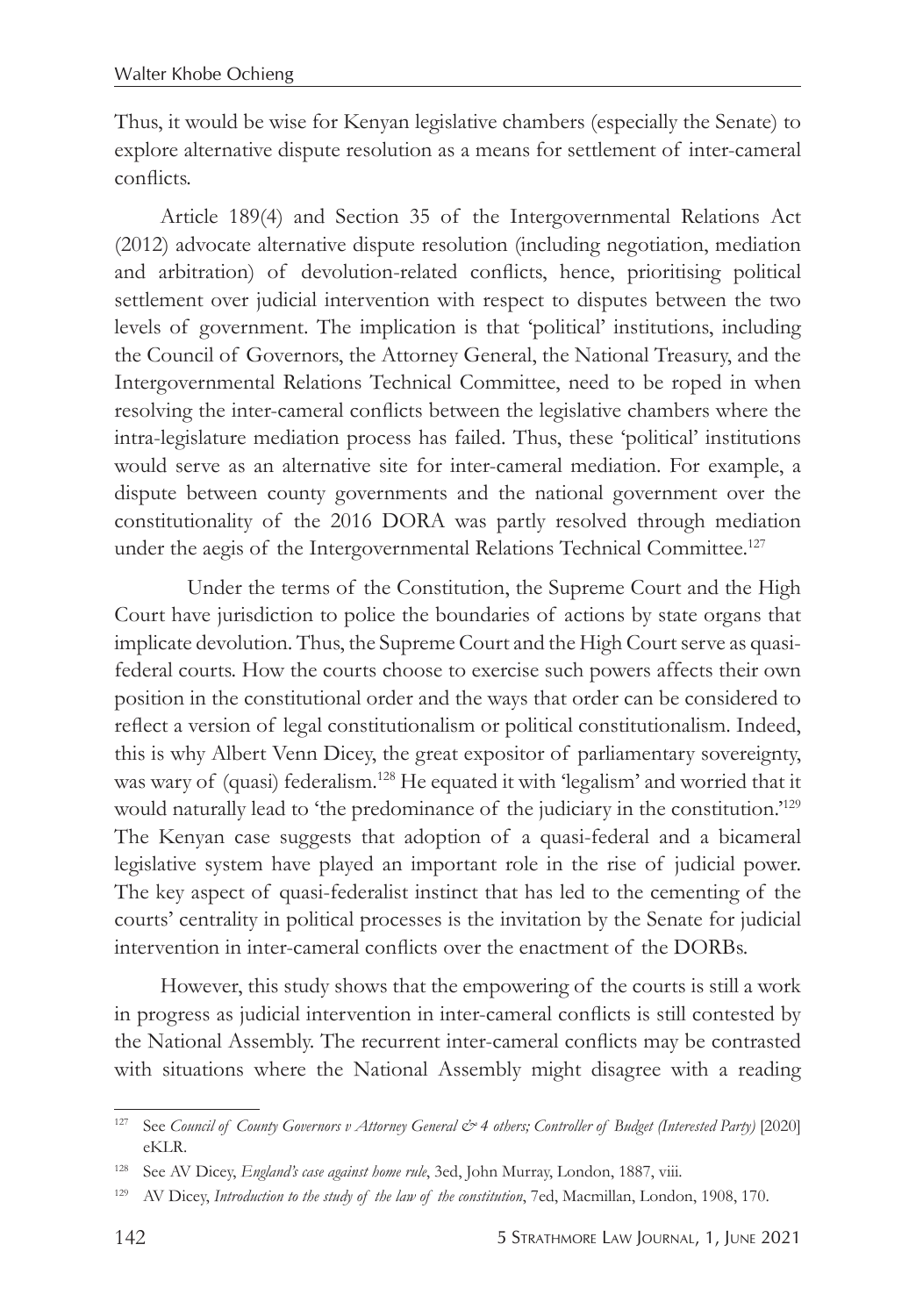of the Constitution by the courts that empowers the Senate, but acquiesce to the courts' decisions. Such acquiescence can, over time, shift into a powerful convention supporting judicial power.130 In such circumstances, judicial decisions to empower the Senate might increase the power and relevance of the courts in their horizontal relationships. Thus, due to judicial decisions empowering the Senate, power may ebb from the legislature and flow to the courts.

## **5 Conclusion**

In discharging a guardianship role over the legislative mandate of the Senate, the Kenyan Supreme Court and High Court have been instrumental in consolidating Kenya's horizontal separation of power and deliberative legislationmaking processes.131 It is noteworthy that in new constitutional contexts, the justification for judicial intervention often gains added currency where the challenge is to rebalance a system that previously hoarded political power at one site.132 In the analysis of the emerging approach by the Supreme Court and the High Court, one can see a pattern through which in light of the expanding power of the National Assembly vis-à-vis the Senate, judicial intervention seeks to prevent this aggrandisement of power by the National Assembly.133 This is important in the context of inter-cameral relations given that it is arguable that entrenching the practice of judicial intervention in legislative processes puts the National Assembly on notice that a piece of legislation un-procedurally enacted without the input of the Senate would be struck down by the courts as unconstitutional.134 This leads to the assessment that the courts have played a decisive albeit contested role that has ensured that the Senate is not rendered superfluous but is an active actor in the legislative process. This reflects an overall

<sup>130</sup> Keith Whittington, *Political foundations of judicial supremacy: The presidency, the supreme court, and constitutional leadership in US history,* Princeton University Press, Princeton, 2007.

<sup>131</sup> For a similar argument with respect to a similar role played by the Israeli Supreme Court *see* Yaniv Roznai, 'Constitutional paternalism: The Israeli supreme court as guardian of the Knesset' 51 *Verfassung und Recht in* Übersee *(VRÜ)*, 2018, 415-436.

<sup>132</sup> Tom Daly, *The alchemists: Questioning our faith in courts as democracy-builders*, Cambridge University Press, Cambridge, 2017, 149.

<sup>133</sup> On the notion of aggrandisement *see* Nancy Bermeo, 'On democratic backsliding' 27(1) *Journal of Democracy*, 2016, 5-19 (Nancy views aggrandisement as institutional changes, which limit opposition to institutional preferences, with respect to the focus of this paper, the preferences of the National Assembly).

<sup>134</sup> For a similar argument in the context of Brazil and Colombia *see* Santiago García-Jaramillo and Camilo Valdivieso-León, 'Transforming the legislative: A pending task of Brazilian and Colombian constitutionalism' 5(3) *Revista de Investigações Constitucionais, Curitiba,* 2018, 43.